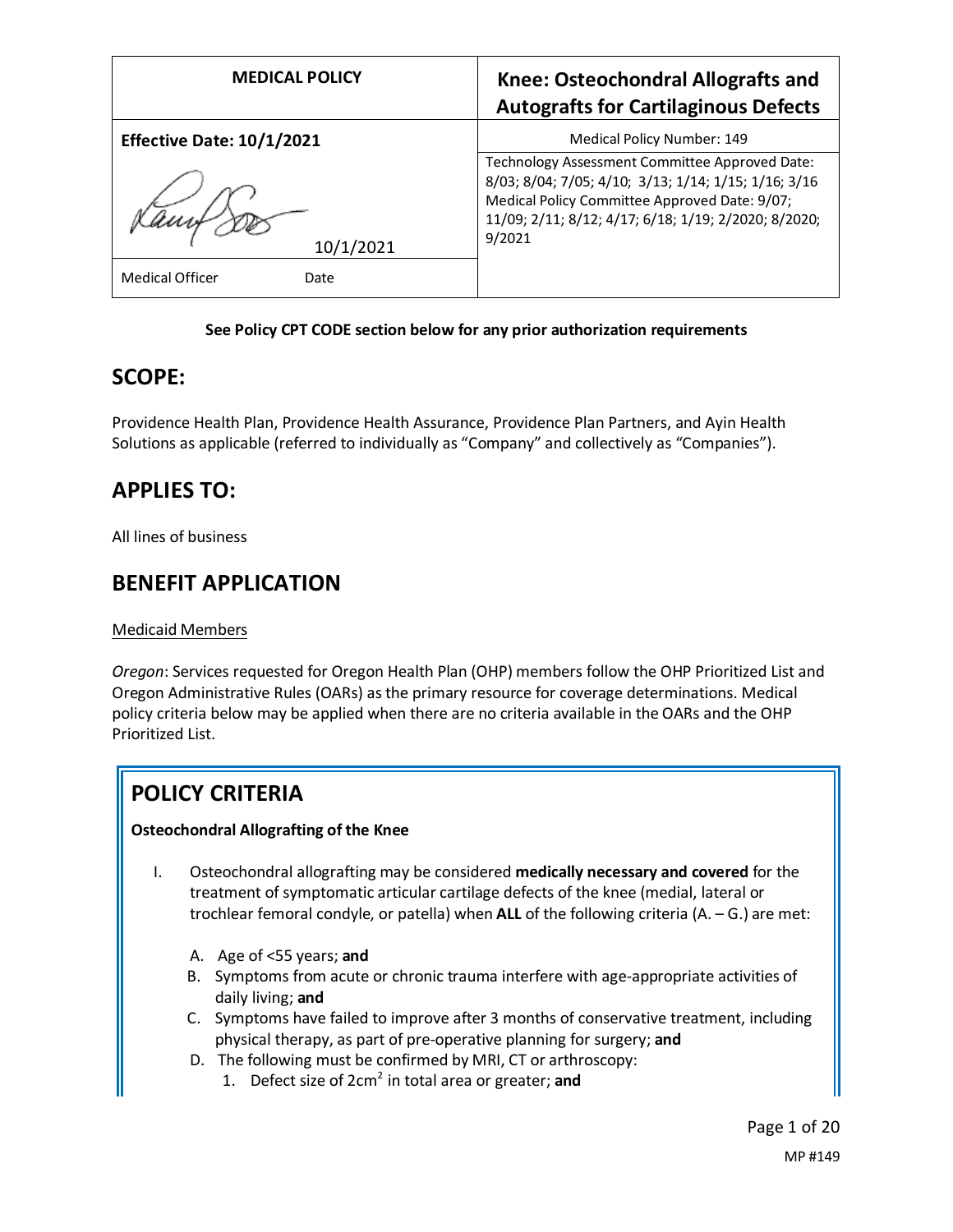- 2. It must be a focal, full thickness defect (grade III or IV on the Outerbridge scale). Please se[e Policy Guidelines](#page-2-0) section for scale; **and**
- E. The lesion is surrounded by normal or nearly normal cartilage; **and**
- F. The knee has normal alignment or will be surgically corrected (osteotomy) at the time of the allograft procedure; **and**
- G. No inflammatory arthritis or osteoarthritis is present anywhere in the joint (surrounding the lesion or the opposing surface).
- II. Osteochondral allografting is considered **investigational and not covered** when the above criteria (I.A. – I.F.) are not met.

## **Osteochondral Autografting of the Knee (Mosaicplasty or Osteochondral Autograft Transplant [OATS])**

- III. Osteochondral autografting may be considered **medically necessary and covered** for the treatment of symptomatic articular cartilage defects of the knee (medial, lateral or trochlear femoral condyle, or patella) when **ALL** of the following criteria (A. – J.) are met:
	- A. The patient is skeletally mature with documented closure of growth plates (e.g., 15 years or older); **and**
	- B. The patient is considered too young to be an appropriate candidate for total knee arthroplasty (e.g., patient is under 55 years of age); **and**
	- C. Body mass index (BMI) of <35; **and**
	- D. Symptoms from acute or chronic trauma interfere with age-appropriate activities of daily living; **and**
	- E. Symptoms have failed to improve after 3 months of conservative treatment, including physical therapy, as part of pre-operative planning for surgery; **and**
	- F. Defect size of 1-2.5 cm<sup>2</sup> in total area that affects either one of the following (1.-2.): 1. The patella; **or**
		- 2. A weight-bearing surface of the femoral condyle or trochlear region; **and**
	- G. It must be a focal, unipolar, full thickness defect (grade III or IV on the Outerbridge scale). Please se[e Policy Guidelines](#page-2-0) section for scale; **and**
	- H. Stable and aligned knee (or achieved concurrently at time of autograft procedure); **and**
	- I. Documented minimal to absent degenerative changes in the surrounding articular cartilage (Outerbridge grade II or less); **and**
	- J. Normal-appearing hyaline cartilage surrounding the border of the defect.
- IV. Osteochondral autografting is considered **investigational and not covered** when the above criteria (III.A. – I.I.) are not met.

## **Investigational Procedures and Implants**

V. Treatments for articular cartilage defects of the knee that are considered **investigational and not covered**, include, but are not limited to the following (A.-F.):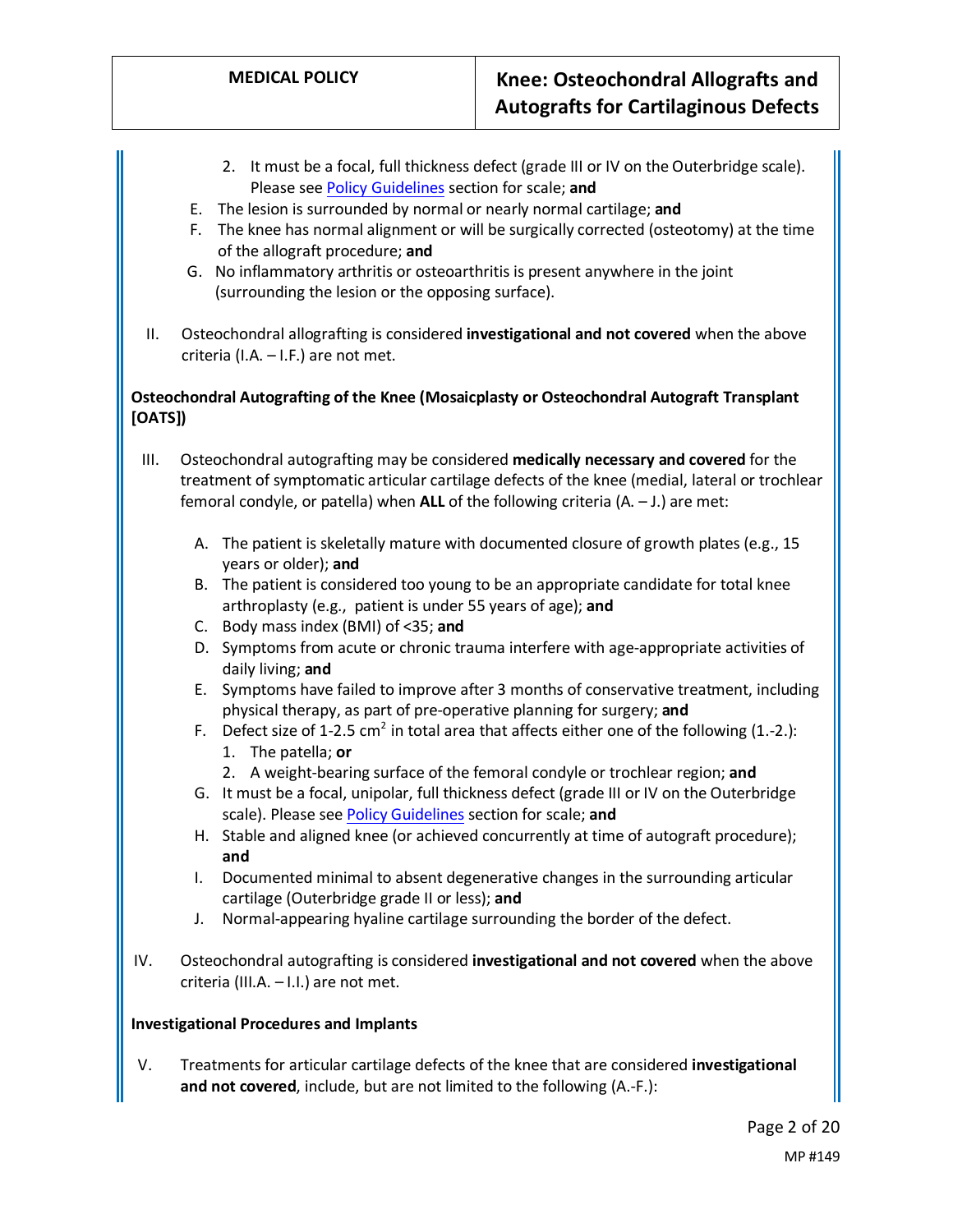- A. Combination OATS/autologous chondrocyte implantation (ACI) procedures.
- B. Minced autograft cartilage, including cartilage processed using systems such as the Cartilage Autograft Implantation System (CAIS) or the Reveille Cartilage Processor.
- C. Minced allograft cartilage products (e.g., BioCartilage®, DeNovo NT, and DeNovo ET)
- D. Decellularized Osteochondral Allograft Plugs (e.g., Chondrofix)
- E. Reduced Osteochondral Allograft Discs (e.g., ProChondrix and Cartiform)
- F. Procedures using synthetic products, including but not limited to the following (1.-2.):
	- 1. Granules (e.g., TRUGRAFT™)
	- 2. Plugs (e.g., TruFit® Plugs, POLYGRAFT™)

Link t[o Policy Summary](#page-14-0)

## <span id="page-2-0"></span>**POLICY GUIDELINES**

### Appropriate Use Criteria for the Management of Osteochondritis Dissecans of the Femoral Condyle

In 2015, the American Academy of Orthopedic Surgeons (AAOS) published appropriate use criteria addressing the management of osteochondritis dissecans of the femoral condyle.<sup>1</sup> These appropriate use criteria were developed from a list of 288 patient scenarios for which 13 treatments were evaluated for appropriateness, including osteochondral allograft transplantation. Sixty-four clinical scenarios are outlined with treatments presented as "Rarely Appropriate," "May Be Appropriate," and "Appropriate." These scenarios may be accessed at the followin[g link.](https://www.aaos.org/globalassets/quality-and-practice-resources/osteochondritis-dissecans/ocd-auc.pdf)<sup>1</sup> The 9-point appropriateness scale is defined as follows:

| Rating  | <b>Explanation</b>                                               |
|---------|------------------------------------------------------------------|
| $7-9$   | Appropriate                                                      |
|         | Appropriate for the indication provided, meaning treatment is    |
|         | generally acceptable and is a reasonable approach for the        |
|         | indication and is likely to improve the patient's health         |
|         | outcomes or survival.                                            |
| 4-6     | May Be Appropriate:                                              |
|         | Uncertain for the indication provided, meaning treatment may     |
|         | be acceptable and may be a reasonable approach for the           |
|         | indication, but with uncertainty implying that more research     |
|         | and/or patient information is needed to further classify the     |
|         | indication.                                                      |
| $1 - 3$ | <b>Rarely Appropriate:</b>                                       |
|         | Rarely an appropriate option for management of patients in       |
|         | this population due to the lack of a clear benefit/risk          |
|         | advantage; rarely an effective option for individual care plans; |
|         | exceptions should have documentation of the clinical reasons     |
|         | for proceeding with this care option (i.e. procedure is not      |
|         | generally acceptable and is not generally reasonable for the     |
|         | indication).                                                     |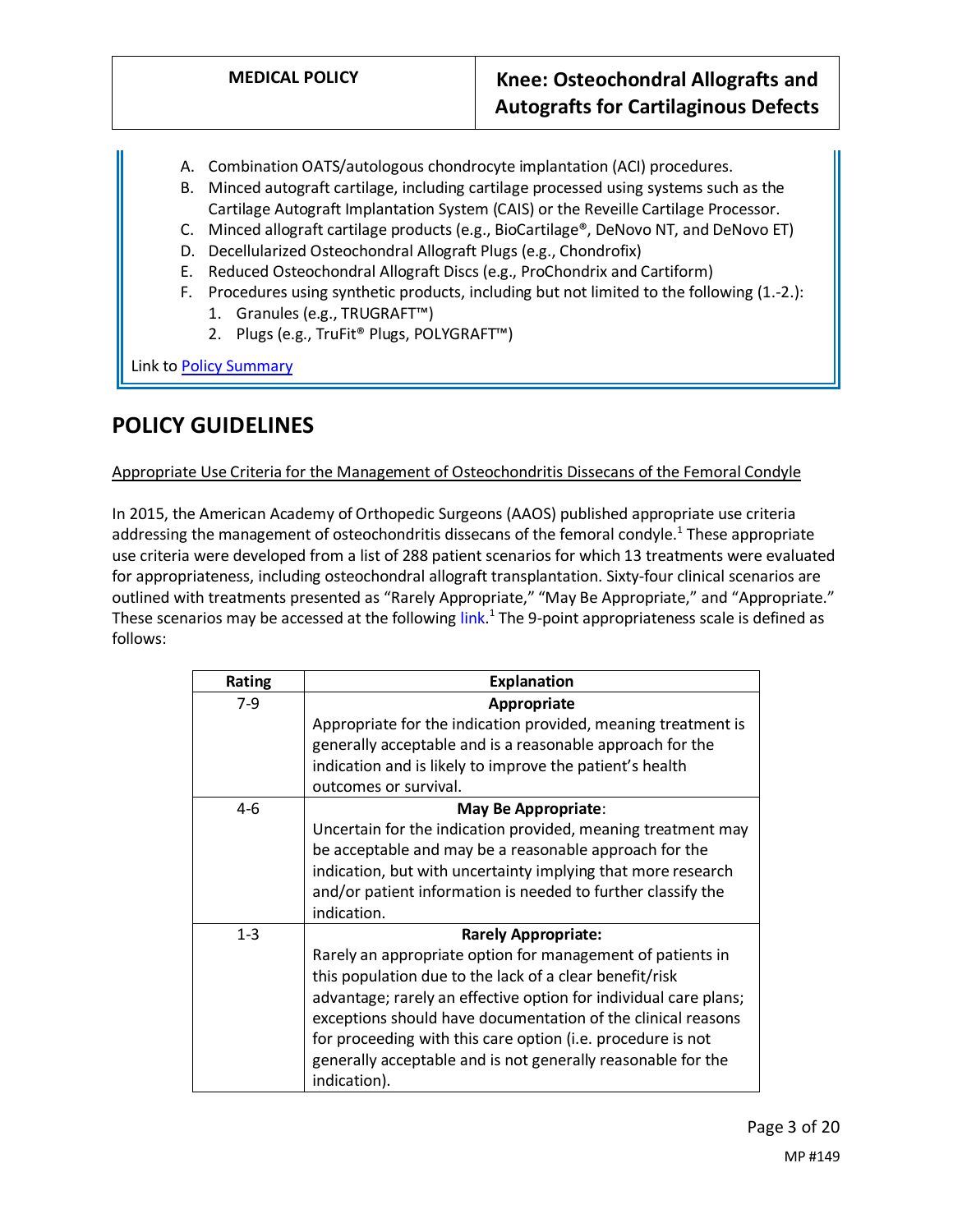Outerbridge Scale Used to Determine Severity of Cartilage Defects of the Knee

This scale was originally created to classify the macroscopic changes of chondromalacia of the patella.<sup>2</sup> Later, the scale was slightly modified to allow for grading of all cartilage lesions. $3$ 

Grade 1: Softening and swelling of the cartilage.

Grade 2: Fragmentation and fissuring in an area half an inch or less in diameter.

Grade 3: Fragmentation and fissuring in an area more than half an inch in diameter.

Grade 4: Erosion of cartilage down to the bone.

## **BILLING GUIDELINES**

Arthroscopy code 29879 is not appropriate for OATS or osteochondral allografting. This should not be billed in conjunction with OATS or osteochondral allografting unless performed in a different compartment of the knee.

Many of the codes in this policy are not specific to osteochondral autografting or allografting and may be used for other restorative procedures for the knee, which are addressed in other medical policies. For example: 27415, 27416, 29866 and/or 29867 may also be requested for autologous chondrocyte implantation (ACI). Please see the [Cross References](#page-16-0) section below for applicable medical policies.

| <b>All Lines of Business</b>                                                                  |                                                                                                    |  |
|-----------------------------------------------------------------------------------------------|----------------------------------------------------------------------------------------------------|--|
|                                                                                               | <b>Prior Authorization Required</b>                                                                |  |
| 27415                                                                                         | Osteochondral allograft, knee, open                                                                |  |
| 27416                                                                                         | Osteochondral autograft(s), knee, open (eg, mosaicplasty) (includes harvesting of<br>autograft[s]) |  |
| 29866                                                                                         | Arthroscopy, knee, surgical; osteochondral autograft(s) (eg, mosaicplasty) (includes               |  |
|                                                                                               | harvesting of the autograft[s])                                                                    |  |
| 29867                                                                                         | Arthroscopy, knee, surgical; osteochondral allograft (eg, mosaicplasty)                            |  |
| <b>Unlisted Codes</b>                                                                         |                                                                                                    |  |
| All unlisted codes will be reviewed for medical necessity, correct coding, and pricing at the |                                                                                                    |  |
| claim level. If an unlisted code is billed related to services addressed in this policy then  |                                                                                                    |  |
| prior-authorization is required.                                                              |                                                                                                    |  |
| 27599                                                                                         | Unlisted procedure, femur or knee                                                                  |  |
| 29999                                                                                         | Unlisted procedure, arthroscopy                                                                    |  |

# **CPT CODES**

## **DESCRIPTION**

**Cartilaginous Defects**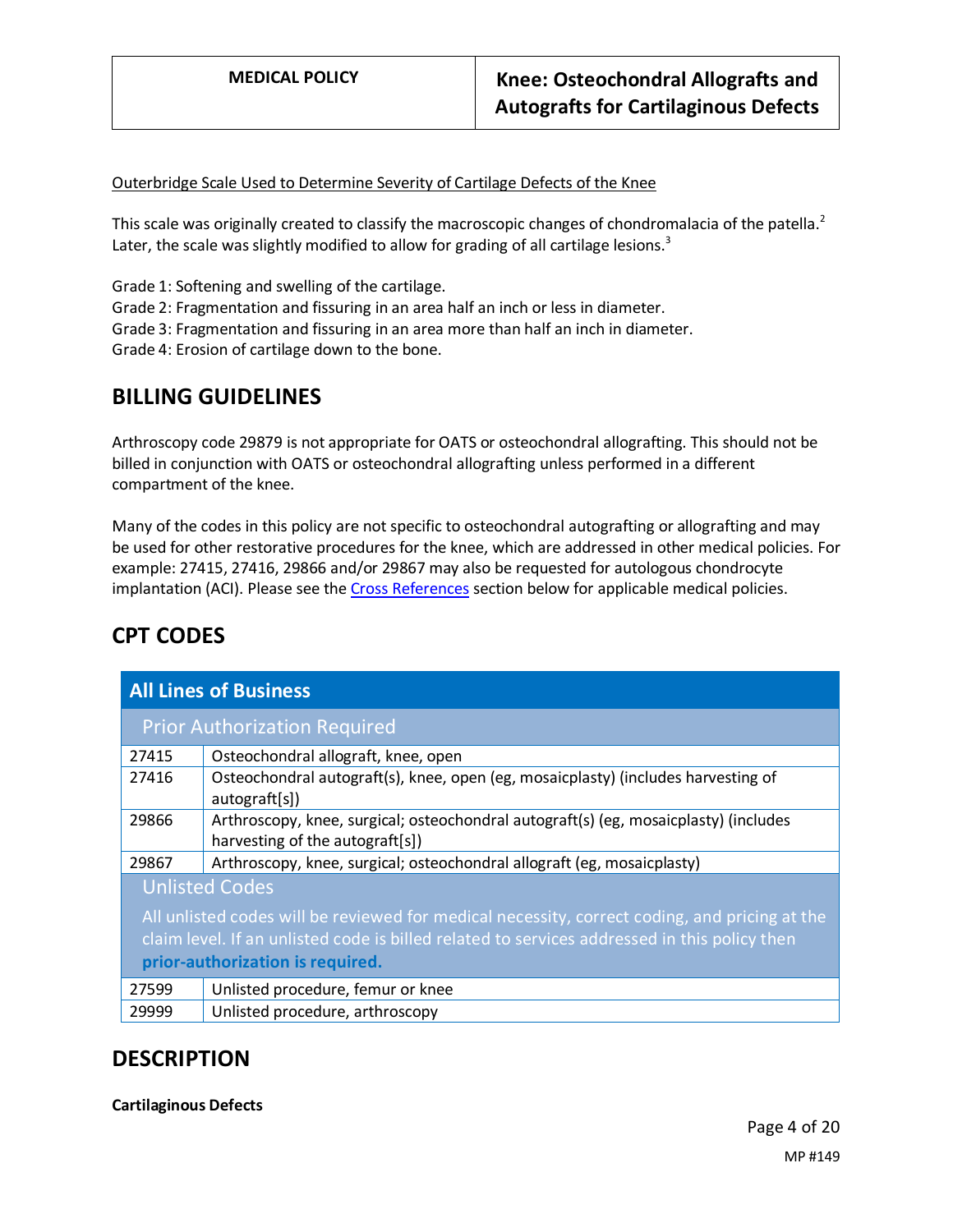The articular cartilage that covers the articulating bones in the knee, also called hyaline cartilage, is surrounded by an extracellular matrix that contains collagen and chondrocytes (mature cartilage cells). The knee joint and its articular cartilage may be damaged by a variety of disease processes or from acute traumatic injury. Once injured or lost, articular cartilage is slow to repair itself and regenerate due to its reduced blood supply and hypocellular nature. Loss of articular cartilage does not cause pain but ultimately leads to pain in surrounding tissue, swelling, locking, and/or weakness. Defects in articular cartilage can be classified as chondral (cartilage loss) or osteochondral (cartilage plus bone loss). Defects are categorized further into partial thickness or full thickness, the latter of which extends to the subchondral bone. Although partial-thickness defects do not always produce significant symptoms, over time they can become full-thickness defects and increase the risk of osteoarthritis.<sup>4-6</sup>

### **Treatments**

Currently, there is no standard approach to the treatment of articular cartilage defects in the knee. Conventional noninvasive treatments such as weight reduction, physical therapy, braces and orthotics, and/or nonsteroidal anti-inflammatory drugs may provide effective pain relief for some patients. Conventional invasive treatment options may include arthroscopic lavage and/or debridement of loose tissue and unstable cartilage fragments. If defects progress to severe osteoarthritis, total knee replacement may be required.

There are a number of techniques currently being investigated that are designed to replace or stimulate new articular cartilage, such as bone marrow stem cell infiltration, microfracture, drilling, abrasion arthroplasty, autologous chondrocyte implantation (ACI), osteochondral allografting and osteochondral autograft transfer (OAT). Microfracture involves removing the damaged cartilage and drilling holes into the subchondral bone to stimulate growth of new cartilage by providing a new blood supply. Drilling is similar to microfracture. Holes are drilled through the damaged cartilage to provide a new blood supply and stimulate healing. Abrasion arthroplasty uses a high-speed burr to remove damaged cartilage and reach the subchondral bone. ACI harvests cells from the patient's cartilage, cultures them in the laboratory and implants the cultured chondrocytes into the site of injury. $4-6$ 

### Osteochondral Allografts and Autografts

Allografts are tissue obtained from another individual, typically a cadaver. Autografts are tissue obtained from the patient in whom it will be used. Osteochondral tissue indicates a combination of articulating cartilage and the bone under it.<sup>6</sup>

During osteochondral autografting, autograft cartilage is harvested from a non-weight-bearing area in the form of one or more cylindrical plug(s) that contain healthy cartilage and underlying bone. The plug is matched to the defect and impacted into place in an attempt to provide a smooth cartilage surface. In general, the term OAT (or OATS) refers to the use of one or two larger cylindrical plugs and mosaicplasty is used to describe multiple cylindrical plugs. Autografts are typically only used for small cartilage defects because healthy graft tissue can be taken only from a limited area of the same joint.<sup>6</sup>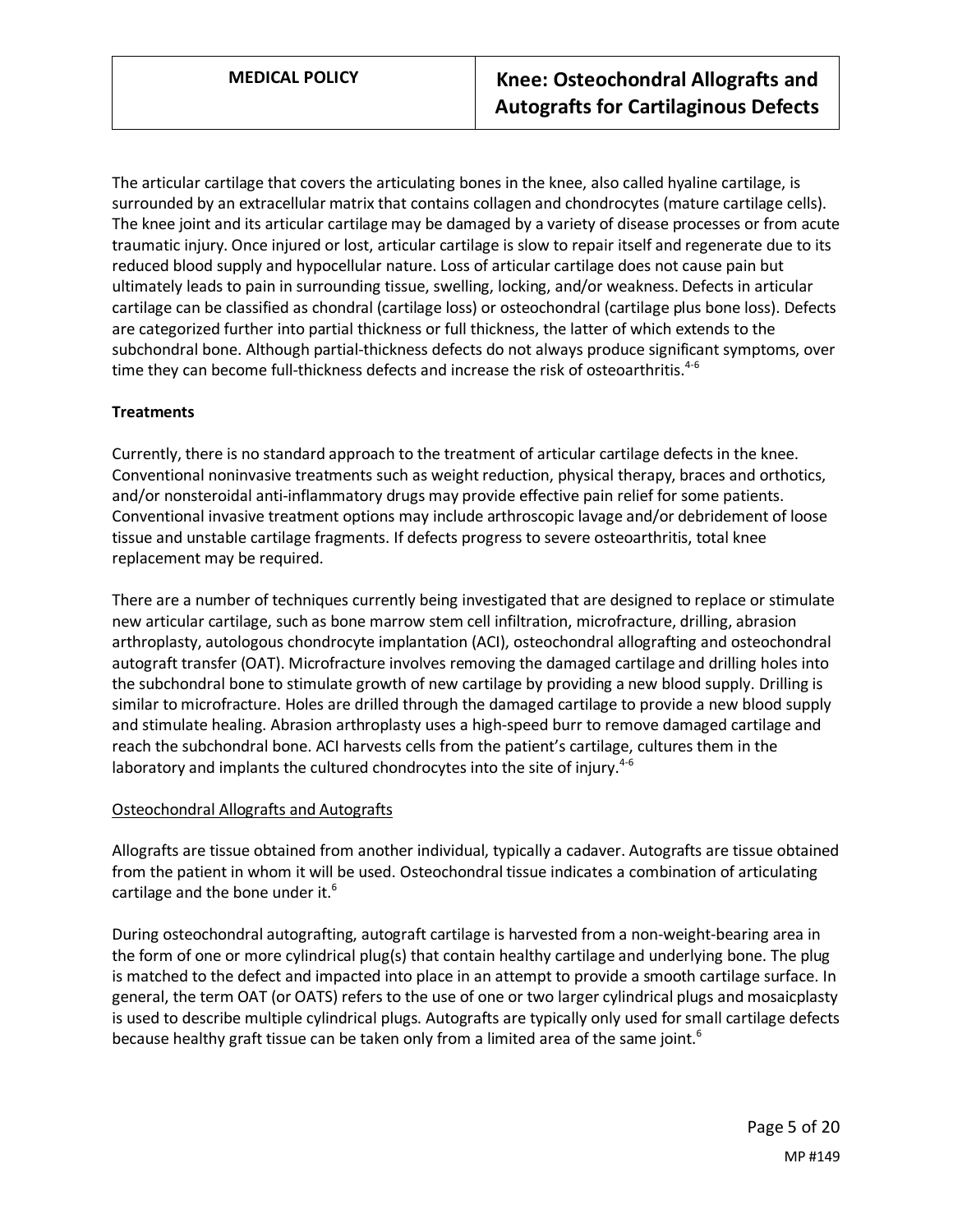Allograft transplants may be considered for larger defects. The tissue is taken from a cadaver donor. A block of cartilage and bone is sterilized and prepared in a lab where it is also tested for infectious disease prior to implantation into the recipient's site of injury.<sup>6</sup>

### Other Procedures and Implants

Autologous or allogeneic minced cartilage, decellularized osteochondral allograft plugs, and reduced osteochondral allograft discs are also being evaluated as a treatment of articular cartilage lesions.

### *Minced Cartilage*

Filling defects with minced or particulated articular cartilage (autologous or allogeneic) is another technique being investigated for cartilage repair. It is purported that mincing the tissue helps both with cell migration from the extracellular matrix and with fixation. In the literature, this technique may be referred to as mincing, particulating, morcellating or crushing of the cartilage, or paste grafting.

- Minced Autograft Cartilage:
	- $\circ$  The Cartilage Autograft Implantation System (CAIS) harvests cartilage and disperses chondrocytes on a scaffold in a single-stage treatment.
	- o The Reveille Cartilage Processor (Exactech Biologics) has a high-speed blade and sieve to cut autologous cartilage into small particles for implantation.
- Mined Allograft Cartilage:
	- o BioCartilage® (Arthrex) consists of a dehydrated, micronized allograft articular cartilage matrix that is intended to provide a scaffold for microfracture. The small particles are mixed with a blood solution to create a paste-like consistency that is applied over a cartilage defect.
	- $\circ$  DeNovo NT (Natural Tissue) Graft is produced by ISTO Technologies and distributed by Zimmer. DeNovo NT consists of manually particulated cartilage obtained from juvenile allograft donor joints. The tissue fragments are mixed intraoperatively with fibrin glue before implantation in the prepared lesion.
	- o DeNovo ET (Engineered Tissue) Graft is an in vitro grown, 3-dimensional hyaline-like cartilage tissue created by culturing disaggregated allogeneic chondrocytes derived from juvenile human donors.

### *Decellularized Osteochondral Allograft Plugs*

Chondrofix (Zimmer) is a minimally processed osteochondral allograft composed of decellularized hyaline cartilage and cancellous bone. It can be used "off the shelf" with precut cylinders (7-15 mm). Multiple cylinders may be used to fill a larger defect in a manner similar to OAT/mosaicplasty.

### *Reduced Osteochondral Allograft Discs*

ProChondrix (AlloSource) and Cartiform (Arthrex) are wafer-thin allografts where the bony portion of the allograft is reduced. The discs are laser etched or porated and contain hyaline cartilage with chondrocytes, growth factors, and extracellular matrix proteins. ProChondrix is available in dimensions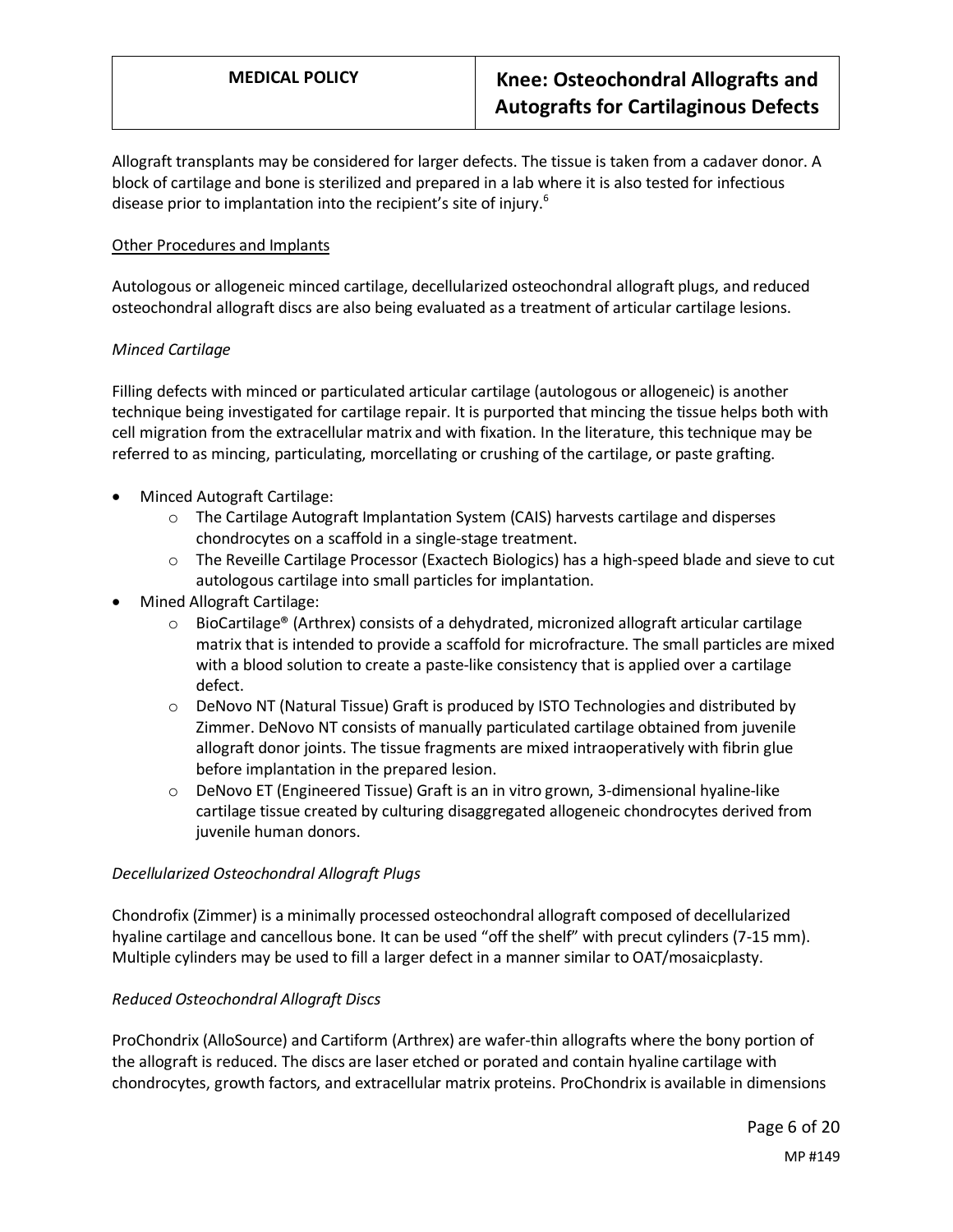from 7 - 20 mm and Cartiform is cut to the desired size and shape. The osteochondral discs are typically inserted after microfracture and secured in place with fibrin glue and/or sutures.

### *Synthetic Products*

Synthetic products are being proposed for the repair of osteochondral articular cartilage defects, including in a procedure termed non-autologous mosaicplasty. These implants include polymer scaffolds, granules (e.g., TRUGRAFT™) and plugs (e.g., TruFit® Plugs, POLYGRAFT™) used for grafting. These implants are thought to provide a scaffold for the growth of new bone and are gradually resorbed by the body and replaced with bone.

## **REVIEW OF EVIDENCE**

A review of the ECRI, Hayes, Cochrane, and PubMed databases was conducted regarding the use of osteochondral allografting, autografting and other techniques and implants as treatments for cartilaginous defects of the knee. Below is a summary of the available evidence identified through July 2021.

### **Osteochondral Allografts**

Due to the large body of evidence on allografting and autografting techniques for cartilage defects of the knee, the evidence review below focused primarily on recent systematic reviews and RCTs.

### Systematic Reviews

- In 2011, the Washington State Health Care Authority (WA HCA) published the results of a technology assessment of osteochondral allograft and autograft transplantation, including one technology assessment, two systematic reviews and primary literature. <sup>7</sup> The WA HCA recommended coverage of allograft and autograft transplantation for the following patient population:
	- o Age <50, older at the discretion of the agency;
	- o Excluding malignancy, degenerative and inflammatory arthritis in the joint; and
	- o Single focal full-thickness articular cartilage defect

Regarding allografts, the WA HCA was unable to define an appropriate patient population to be treated using allografts. However, based on consensus among three nonrandomized studies (2/3 studies), limited patient inclusion criteria were as follows:

- o "Mention of symptoms
- o Isolated lesions
- o Full-thickness lesions
- $\circ$  Excluded participants with ligamentous deficiency, malalignment or knee instability."

A review of comparative studies and case series indicated that most outcomes had significant levels of improvement when allografting was compared to other treatments. Outcomes such as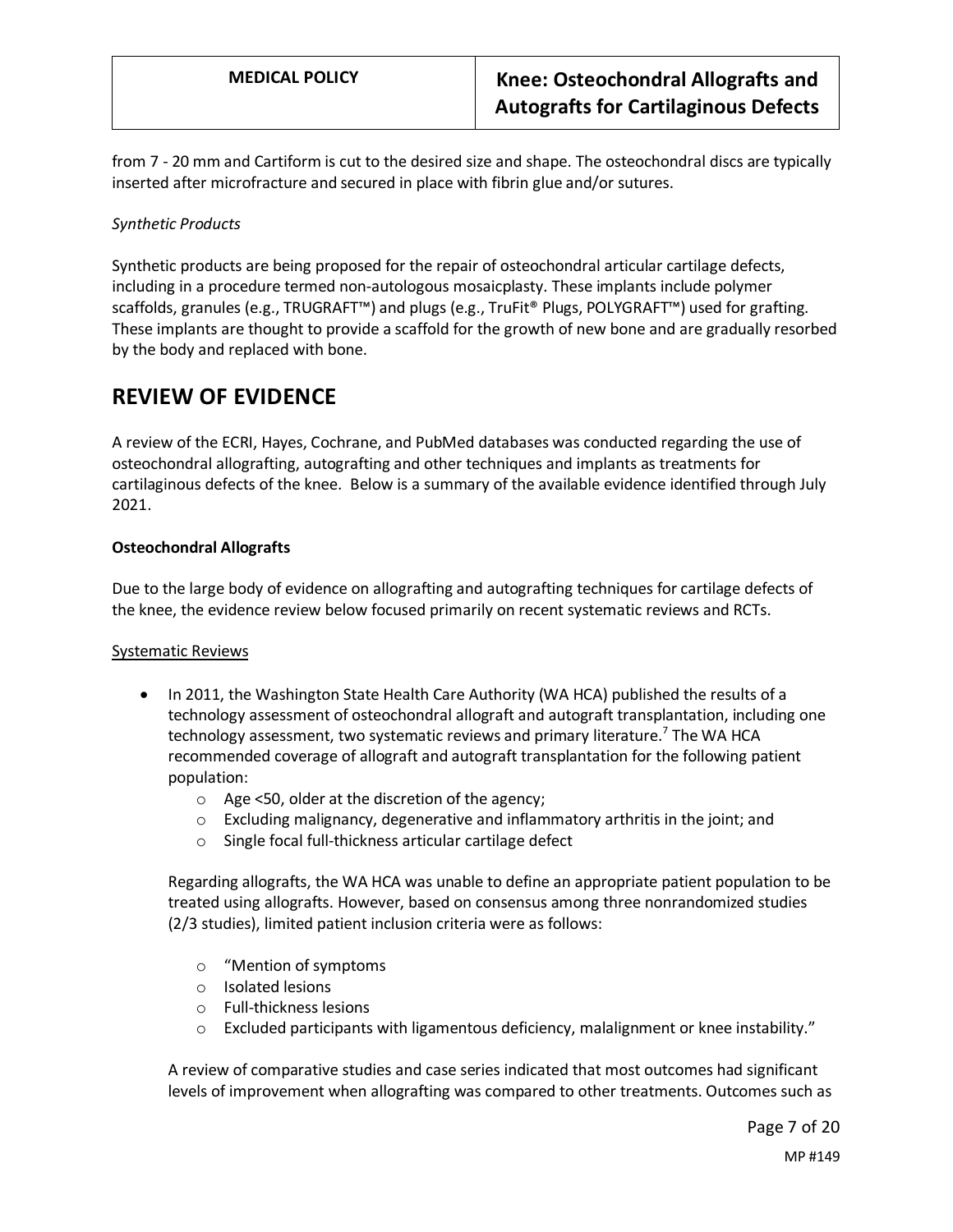Tegner activity score and SF-12 quality of life scores were among the outcomes reported as significantly favoring allografting over other procedures.

- In 2018, the WA HCA updated their 2011 recommendations based on an updated literature search, including two recent systematic reviews that reported on functional outcomes and safety of allografting.<sup>8,9</sup> Both of these systematic reviews reported that functional outcomes between 5-20 years post-allograft still showed improvement over pre-treatment baseline measures. The new evidence did not change the recommendations from the 2011 report.
- In addition, in 2015 De Caro et al. published the results of a systematic review that included 11 studies (N=374 knees in 358 patients) of patients predominantly treated with fresh osteochondral allografts.<sup>10</sup> The size of the lesions ranged from 1- 27 cm<sup>2</sup> (mean area of 6.4 cm<sup>2</sup>). The age of patients ranged from 15 to 68 years. The majority of procedures were performed on femoral condyles, but patellar lesion were treated in one study. Overall results showed improvement in objective and subjective clinical scores and functional scores at long-term follow-up, and graft survival rates of 82% at 10 years and 66% at 20 years. Although cartilage integration was limited, bony integration was usually achieved, demonstrating that allografting is a reasonable cartilage restorative treatment for larger lesions.

### *Pediatric and Adolescent Populations*

- In 2018, Valtanen et al. also published results of a systematic review that evaluated clinical outcomes in patients ranging from 11 to 18 years following various surgical procedures to repair articular cartilage, including osteochondral allografting and autografting.<sup>11</sup> This review only identified and included one small case series on allografting and two studies (one small RCT and one small case series) on autografting. Results were conflicting regarding the benefit of each of these procedures in this population regarding outcomes from various scoring systems used. The authors concluded that outcome data on cartilage repair in pediatric and adolescent populations was limited. Limitations of this review included:
	- $\circ$  Limited number of studies, thereby limiting the ability to perform statistical analysis and the ability to draw subjective conclusions regarding the safety and efficacy of OATS and allografting in adolescents.
	- $\circ$  Relatively high use of concurrent procedures during allografting in the one included study, making it difficult to draw definitive conclusions about the efficacy of allografting.
	- o There is a paucity of RCTs published evaluating OATS and allografting in adolescents.
	- $\circ$  None if the studies included information on growth plate closure, which is thought to be an important factor in healing and new cartilage formation.

### Randomized Controlled Trials (RCTs)

No additional RCTs evaluating osteochondral allografts were identified after the publication of the systematic reviews described above.

### Evidence Summary: Osteochondral Allografts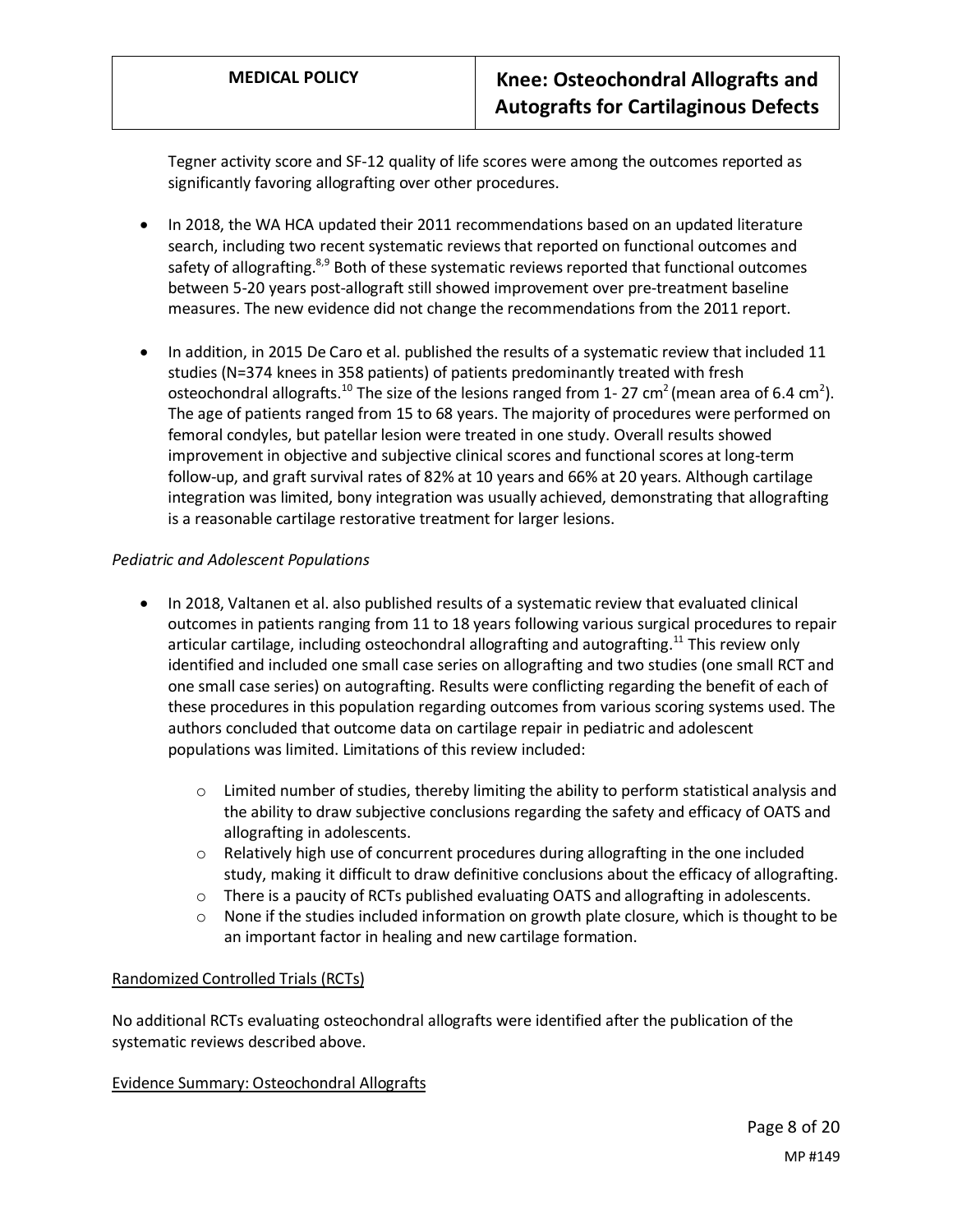The body of evidence regarding osteochondral allografting of the knee indicates that this procedure has demonstrated acceptable long-term benefit in terms of pain reduction, improved physical function, and sustained osteochondral graft viability. Several long-term studies have demonstrated long-term donor osteochondral grafts viability up to 10 years or longer, with a success rate reported over 60%. Since donor site complications and morbidity are not an issue with allografting, this procedure is consistently reported as being more appropriate than other restorative procedures in patients with larger cartilage lesions of the knee. Lastly, the literature has consistently emphasized the importance adequate joint stability and alignment.

### **Osteochondral Autografts**

### Systematic Reviews

- In 2017 (updated 2020), ECRI published a systematic review evaluating the safety and efficacy of osteochondral autologous and allogeneic grafts for repairing knee cartilage.<sup>6</sup> In total, 2 systematic reviews addressing osteochondral autologous graft transfer (OAT), osteochondral allogeneic graft (OCA) transplantation, microfracture and autologous chondrocyte implantation were included for review. OATS failure rates were not significantly different from microfracture and autologous chondrocyte implantation. Of these studies, 2 were RCTs on OATs and reported 10-year failure rates of 55% and 14%. A meta-analysis of 19 OCA studies reported a 10-year graft survival rate of 78.7% (range 39.0% to 93.0%) and a weighted mean failure rate of 18.2% (range 0% to 31%). OATs patients also experienced a higher return-to-activity rate than microfracture after 10 years. Authors concluded that evidence was insufficient to determine how these procedures compare to autologous chondrocyte implantation or microfracture. Limitations included variation in study designs and conduct, which led to mixed results across studies, making comparisons difficult. Additional RCTs were judged necessary to determine how well OAT and OCA work compared with autologous chondrocyte implantation or microfracture.
- In the 2011 WA HCA technology assessment described above,<sup>7</sup> conducted a systematic review of the literature regarding the efficacy of OATs, including three technology assessments, 12 systematic reviews and five RCTs. Regarding autografts, the assessment indicated that the patient inclusion criteria for autografting were as follows:
	- o "Mention of symptoms including pain, locking of the joint, swelling
	- o Isolated defects, usually on a weight-bearing surface of the femoral condyle
	- o Full thickness cartilage lesions; lesions classified as ICRS 3 or 4 or Outerbridge III or IV lesions
	- o Mean lesion sizes ≤ 4 cm<sup>2</sup>
	- o Less than 45 years old
	- $\circ$  Stability of the knee and/or absence of alignment, ligament or meniscus problems.
	- o Excluded individuals with degenerative or rheumatoid joint changes."

Of note, two of the included RCTs reported that functional outcomes were comparable among patients who received OAT regardless of defect size, but among patients who received microfracture, those with defects larger than 2 cm<sup>2</sup> had worse functional outcomes. In addition, based on data from the included RCTs, OAT was consistently associated with statistically better patient-reported and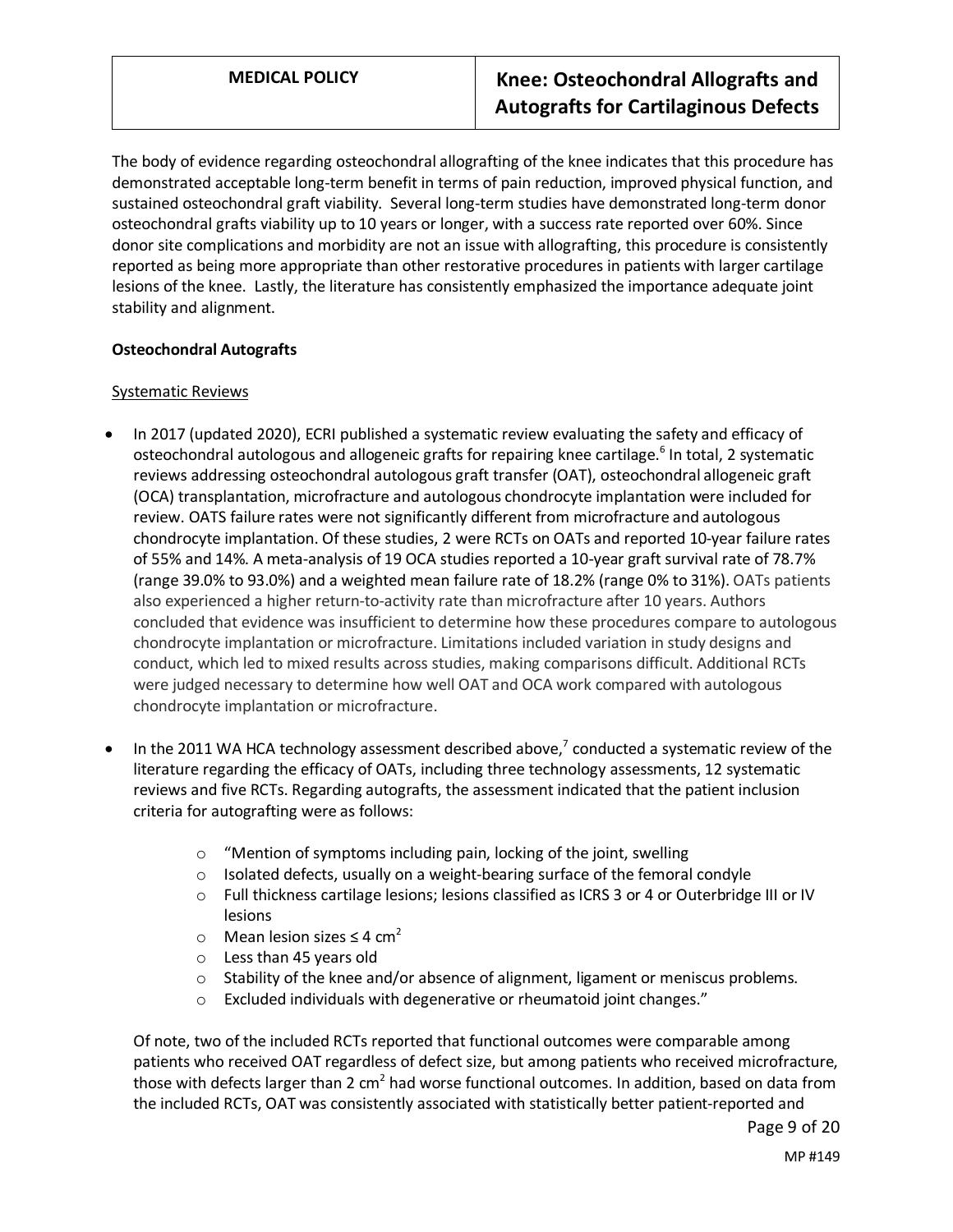clinician-reported outcomes compared to microfracture, and longevity of treatment (up to 48 months follow-up) for OATS was found to be equal to or better than that of any comparator treatment.

- In 2018, the WA HCA updated their 2011 recommendations based on an updated literature search, including three recent systematic reviews and five RCTs that reported on the efficacy of autografting compared to other treatments.<sup>12-15</sup> Of note, pooled data including new trials suggested no difference between OAT and either microfracture or ACI at ≥5 years for pain/symptom, function, or activity scores. The new evidence did not change the recommendations from the 2011 report.
- Of note, in 2016, Gracitelli et al. published the results of a Cochrane review (also included in the WA HCA updated assessment above) that evaluated the benefits and harms of different surgical interventions for treating cartilage defects of the knee, including three of the four RCTs included in the WA HCA review above, that compared OAT to microfracture.<sup>15</sup> The review included studies with the following inclusion criteria:
	- $\circ$  Adults (typically older than 18 years)
	- o Lesions:
		- $\circ$  symptomatic, isolated cartilage lesions on the medial or lateral femoral condyle, trochlea, or patella.
		- o Grade 3 or 4 cartilage lesions (International Cartilage Repair Society (ICRS) classification).
	- $\circ$  Defect area ranged from 1.0 cm<sup>2</sup> to 6.0 cm<sup>2</sup>; the mean area in all three trials was 2.8 cm<sup>2</sup>

Trials focusing primarily on the treatment of people with multiple cartilage lesions, moderate or severe osteoarthritis, rheumatoid diseases, and osteonecrosis were excluded. Pooled results in this review indicated that patients who underwent OAT had less symptom recurrence at long-term follow-up (mean 6.3 to 10.4 years)(Relative risk [RR] 0.47, 95% CI 0.24 to 0.90) than those underwent microfracture.

Also in 2016, one of the reviews included in the WA HCA review described above, by Pareet et al., compared microfracture (MFX) and OAT with regards to postoperative activity level, subjective patient outcomes, failure rates, and lesion characteristics.<sup>13</sup> The six studies included were all prospective studies and included 249 patients (186 male, 120 female) with an average age of 26.4 years and follow-up of 67.2 months. Tegner activity scores were superior in patients treated with OAT compared with MFX ( $p = 0.005$ ). Failure rates of MFX were higher than OAT (OAT = 11%, MFX = 32%, risk ratio = 2.42, p < 0.036). OAT was superior to MFX at three years regarding subjective outcome scores ( $p = 0.008$ ). When assessing OAT lesions larger than 3 cm<sup>2</sup>, OAT was superior to MFX with respect to activity level ( $p = 0.001$ ). The reviewers concluded that depending on lesion size, OAT might achieve similar or better activity levels and risk of failure when compared with MFX.

• In 2017 (updated in 2020), Hayes published a review mosaicplasty compared to other treatments, including 17 studies on the knee.<sup>16</sup> Seven studies compared mosaicplasty to microfracture and, overall, suggested that mosaicplasty is somewhat more effective than microfracture, statistically significant increases in mean knee score and greater return to preinjury level of sports 5- to 10-year post mosaicplasty. The significant improvement in outcomes resulting from OATS compared to

MP #149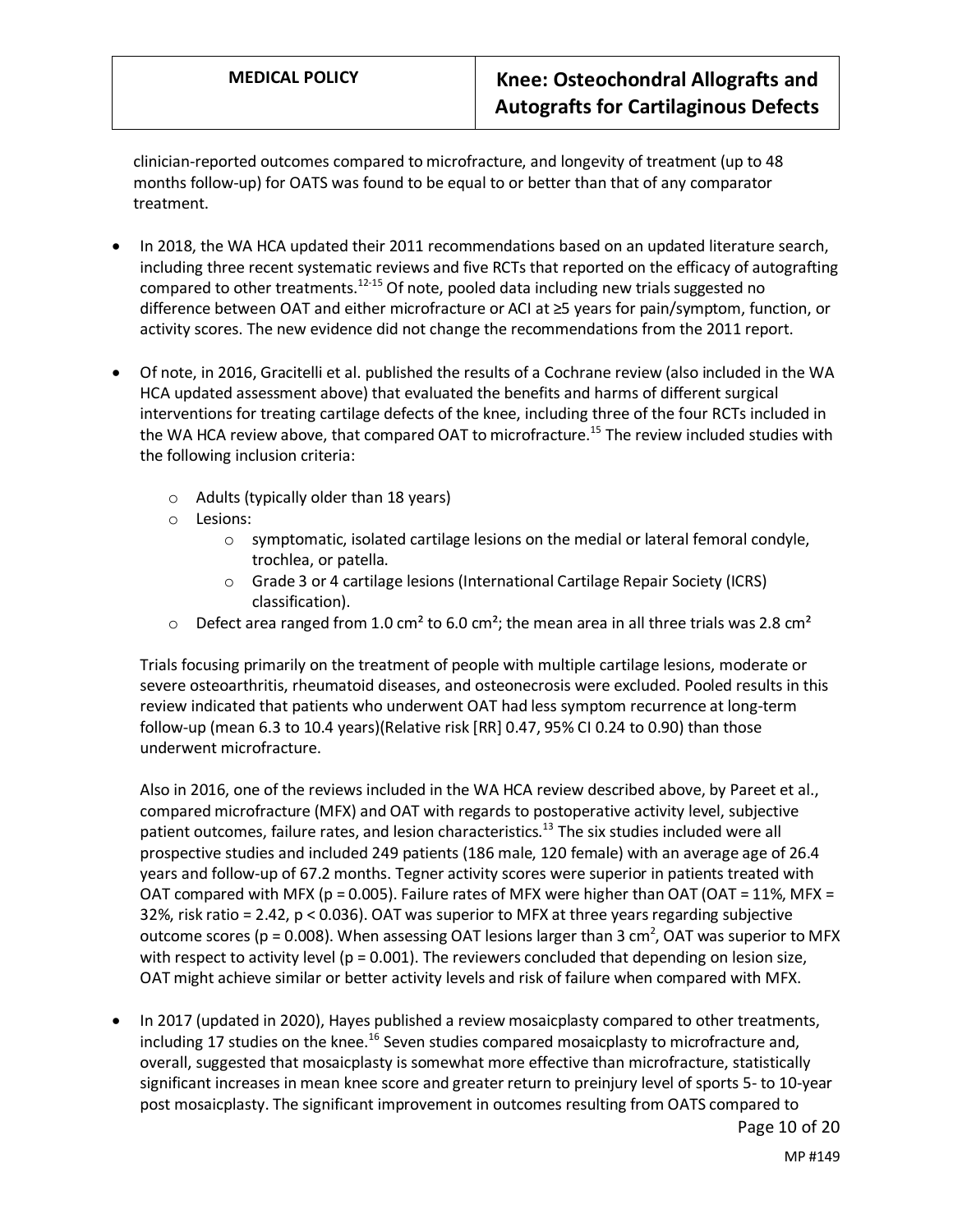microfracture was also reported by a 2018 systematic review of six RCTs, conducted by Haien et al., who also reported lower failure rates for OATS.<sup>17</sup> In addition, five RCTs comparing mosaicplasty to autologous chondrocyte implantation (ACI) found similar improvements in outcomes scores between the two treatments. Regarding patient selection criteria for autografting, the review stated:

"Definitive patient selection criteria have not been established for mosaicplasty for articular cartilage injuries of the knee or ankle joint.

In the knee, results may be more favorable for younger patients with sufficient knee stability and when used to treat focal areas of cartilage damage.

In malaligned or unstable joints (varus or valgus, patellar-subluxation), restoration or joint mechanics needs to be addressed separately or at the time of the mosaicplasty procedure. Patellar realignment, anterior cruciate ligament, posterior cruciate ligament, meniscal repair, and osteotomies can be done concurrently.

Contraindications: OC grafting (with the Smith & Nephew Mosaicplasty System) include the following:

- o Infectious or tumor defects
- o Generalized arthritis, rheumatoid and/or degenerative in type
- $\circ$  Patients younger than 50 years with early unicompartmental arthritis where the donor site cartilage is thin and the cartilage surrounding the defect is of poor quality."

### Randomized Controlled Trials (RCTs)

No additional RCTs evaluating autografting, including OATS and mosaicplasty, were identified after the publication of the systematic reviews described above.

### Evidence Summary: Osteochondral Autografts

The body of evidence regarding osteochondral autograft transplant (OATS) and mosaicplasty of the knee consists mostly of single-institution case series that include heterogeneous populations of individuals, some of whom are undergoing concurrent treatment for additional abnormalities such as ligament or meniscal repair. There are very few studies currently available comparing the results of autografting with other established therapies. However, there is a large collection of small studies demonstrating that autografting procedures confer significant benefit in terms of both functional improvement and pain relief. Several long-term studies report finding stable hyaline cartilage at the operative site at >3 years post-autograft. In the majority of studies, individuals with misalignment, arthritis, unstable knees, and missing or compromised meniscus, were excluded from the studies due to concerns regarding suitability for the procedures. Lastly, there is little agreement on any limitations regarding the size of chondral defects that are appropriate for these procedures. While the literature suggests that mosaicplasty might be appropriate for lesions ranging as large as 16 cm<sup>2</sup>, most recent evidence supports the position that the larger the chondral defect, the higher the rates of complications and donor site morbidity. Therefore, at this time it may be appropriate to limit these procedures to small- to moderate-sized lesions (1.0 - 2.5 cm<sup>2</sup>), until further evidence is available to clarify this issue.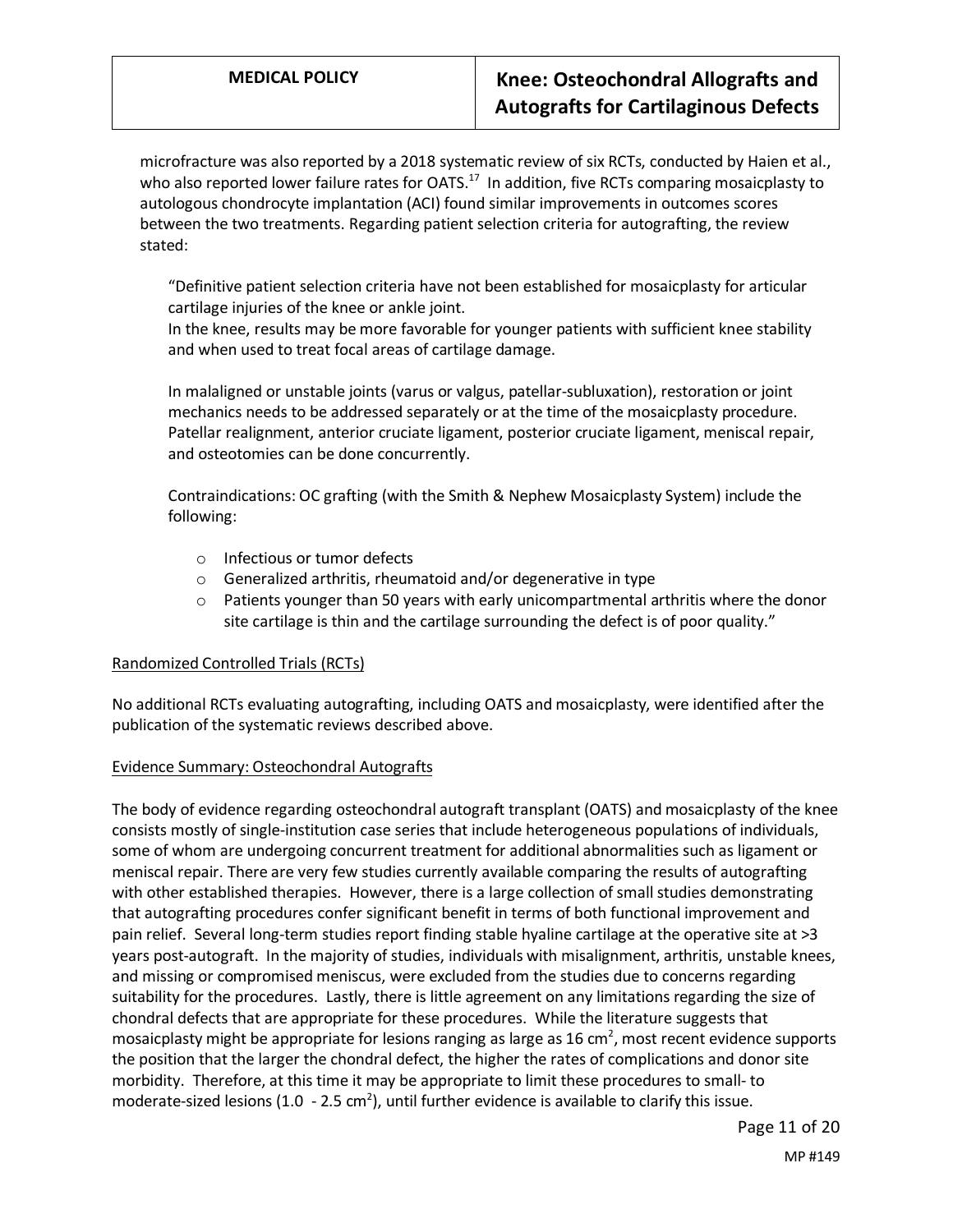## **Hybrid Autologous Chondrocyte Implantation (ACI) and OATS**

- In 2019, ECRI conducted a systematic review evaluating the safety and efficacy of combined autologous chondrocyte implantation and osteochondral autograft for repairing osteochondral knee defects.<sup>18</sup> In total, 2 case series and 3 case reports were included for review. The combined sample size was 33 patients. One case series (n = 17) reported 3 treatment failures after 5 years. Lysholm Knee Scoring Scale (a 100-point self-report functional assessment scale) significantly improved from 45 to 77 at 1 year and was 70 at 5 years. One case series (n = 13) reported Knee Society Scores significantly improved from 63.6 to 84.6 at 6 months, 90.2 at 1 year, and 90.6 at 2 years. Three case reports reported patient symptom improvement and implant integration into the defect site. Limitations include the extremely small sample sizes of studies available for review, and lack of control groups, randomization and blinding.
- In 2005, Sharpe et al. published the results of a small case series that evaluated the treatment of large osteochondral lesions (lateral femoral condyle, medial femoral condyle and patella) using a combination of ACI and OAT in 13 patients.<sup>19</sup> The mean age of the patients was 42 years (range: 24 to 48 years). The mean size of the lesions was 4.84  $\pm$  3.45 cm<sup>2</sup> (range: 2.2 to 15.3 cm<sup>2</sup>). After one year, the patients reported significant improvement in symptoms and after three years, this level of improvement was maintained in ten of the 13 patients. Arthroscopic examination revealed that the osteochondral cores became well integrated with the surrounding cartilage. However, the actual contribution of each of the elements used in this procedure is unknown. The authors concluded that the hybrid ACI/OATS technique was a promising surgical approach for the treatment of patients with large degenerative osteochondral defects, but this combination treatment may not be superior to ACI alone for the treatment of smaller traumatic defects.

### **Investigational Procedures and Implants**

#### Minced Autograft Cartilage

In 2011, Cole et al. reported on a small RCT of patients with focal defects of articular cartilage, randomized in a 1:2 ratio to microfracture (n=9) or application of minced cartilage via the Cartilage Autograft Implantation System (CAIS) (n=20).<sup>20</sup> Patients enrolled were heterogeneous in terms of cause of injury, speed of onset of symptoms, and defect size and severity. In addition, there were differences between treatment groups with respect to these baseline characteristics. At 12- and 24- month follow up, subjective outcomes including stiffness, pain, activities of daily living, sports and recreation, kneerelated quality of life, quantified using two different knee-specific assessment tools, were significantly higher in the CAIS group compared with the microfracture group. However, objective qualitative analysis of structural changes using MRI at 3 weeks and 6-, 12-, and 24-month follow-up showed no differences in the fill of the graft bed, tissue integration, or presence of subchondral cysts between treatments.

### Juvenile Minced Cartilage

Evidence on the efficacy of DeNovo NT is limited to case reports and small case series. The largest series identified was an industry-sponsored prospective study by Farr et al. in 2014, which included 25 patients with cartilage lesions of the femoral condyle or trochlea.<sup>21</sup> Patients reported significantly improved

Page 12 of 20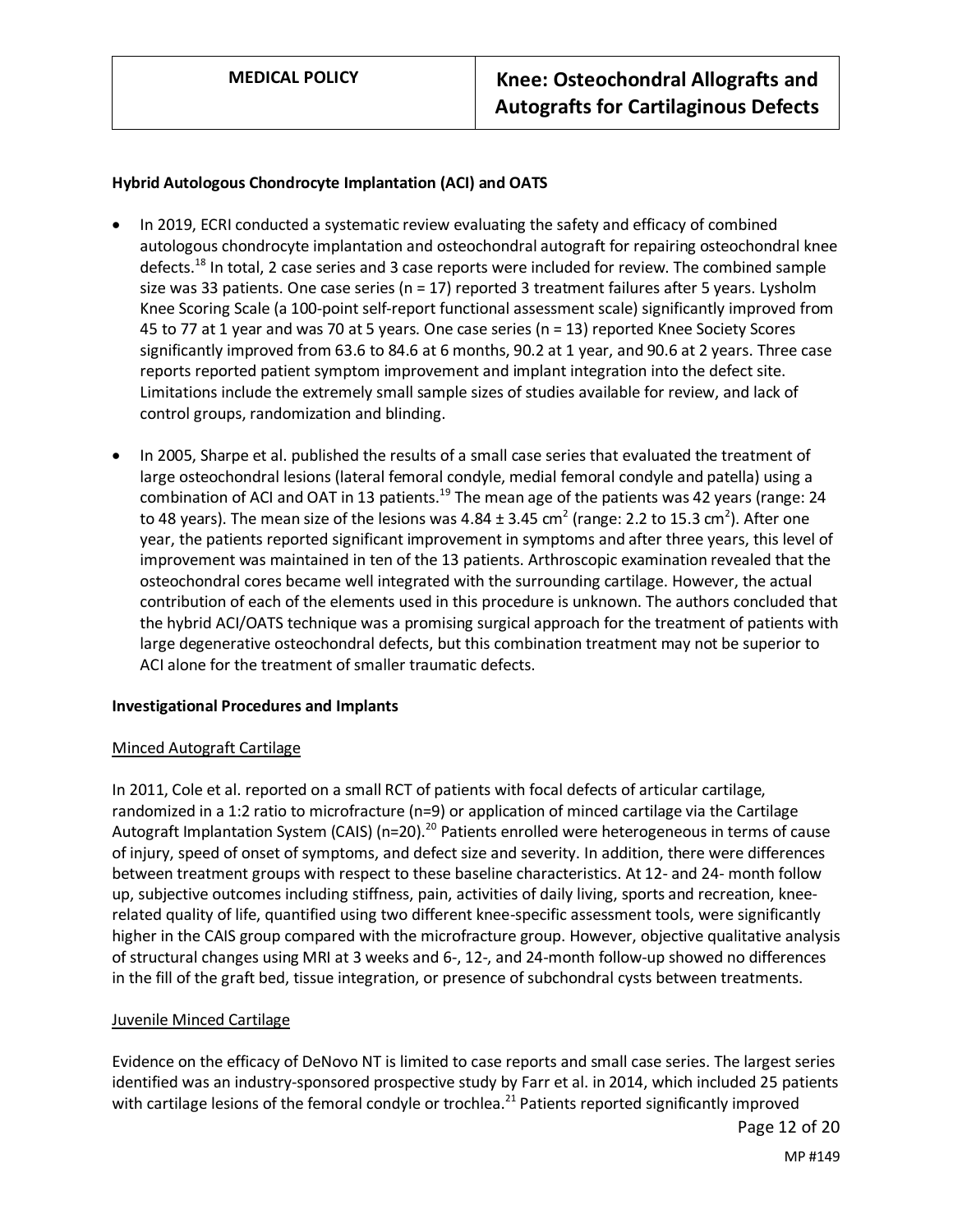subjective outcomes at 2-years post-treatment compared to baseline, and MRI results suggested the development of normal cartilage and integration of transplanted tissue. Additional small case series ( $n=13 - 45$ ) have also been published.<sup>22-24</sup>

These case series are limited by one of more of the following:

- small sample size
- lack of a control group
- retrospective study design
- inadequate powered for anything other than an analysis of safety
- relatively short follow-up time
- large proportion (20-30%) of the treated knees had evidence of graft hypertrophy
- use of a single radiologist and a single pathologist prevents intra-rater reliability measurements
- large proportion of patient in each study underwent concomitant procedures, limiting the ability to determine the efficacy of minced juvenile cartilage as a stand-alone treatment for cartilage  $defects<sup>22,24</sup>$

Randomized trials with larger patient populations comparing minced cartilage repair with standard methods of cartilage repair are needed to establish long-term efficacy and safety.

In 2015, Bonasia et al., published the results of a systematic review that evaluated the Cartilage Autograft Implantation System (CAIS) or particulated juvenile allograft cartilage (PJAC) and the use of minced chondral fragments for one-stage cartilage repair.<sup>25</sup> Only one clinical study was included regarding CAIS system (the Cole et al. study described above) and only three case series were included regarding PJAC (all three described above). The review stated that the clinical studies for both treatments were preliminary in nature, and the data was limited. However, further studies are necessary to precisely determine the indications, surgical techniques, and long-term outcomes for PJAC and CAIS.

## Decellularized Osteochondral Allograft Plugs

In 2017, Johnson et al., published the results of a case series that evaluated the short-term clinical and radiographic outcomes following the use of decellularized osteochondral (OC) allograft plugs in the treatment of distal femoral OC lesions, including 34 patients.<sup>26</sup> MRIs obtained at 1-year postoperatively demonstrated significantly improved osseous integration ( $p = 0.0086$ ) and opposing cartilage ( $p = 0.019$ ). However, the failure rate was unacceptable high, with ten patients (29%) requiring revision surgery with removal of the implant. Implant survivorship was 61% at 2 years. Even higher failure rates were reported in a 2016 case series by Farr et al., who found a 72% failure rate (32 knees) at a mean followup of 1.29 years. $27$ 

### Reduced Osteochondral Allograft Discs

No clinical studies were identified that evaluated Prochondrix, Cartiform, or any other reduced osteochondral allograft discs.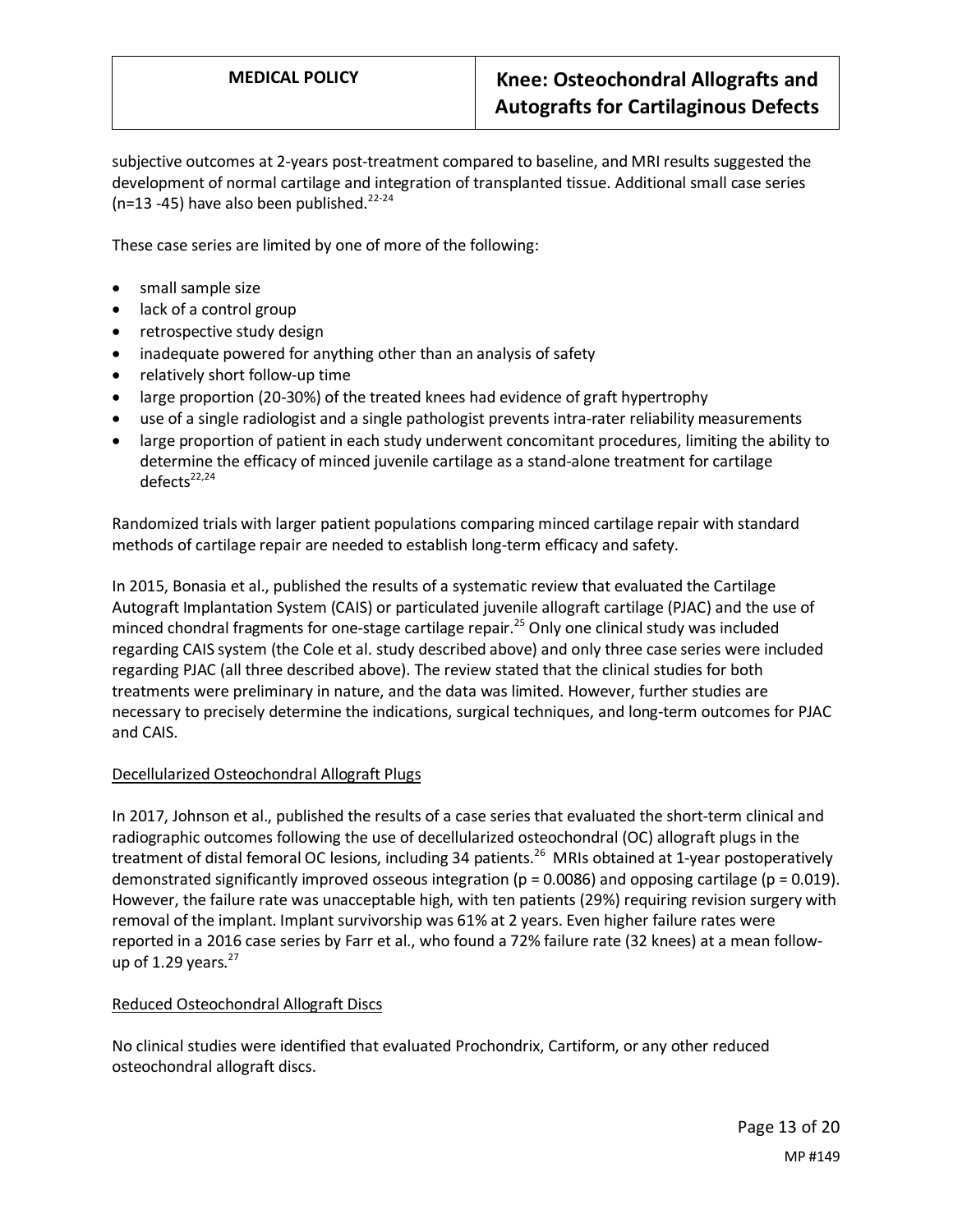### Synthetic Products

- In 2014, Hindle et al. published the results of a nonrandomized comparative cohort study that evaluated mosaicplasty versus TruFit synthetic grafts for knee repair in 66 patients.<sup>28</sup> The authors found that mosaicplasty provided a statistically significantly increase in return to sports (69% versus 29% of patients) and decrease in mean pain score (23 versus 34). There were no significant differences in revision rates or overall quality of life between the two treatments.
- In 2015, Verhaegen et al. published the results of a systematic review that examined clinical, radiological, and histological effectiveness of the TruFit plug in restoring osteochondral defects primarily in the kneejoint.<sup>29</sup> The review included four small case series and one comparative study (Hindle et al.<sup>28</sup>, described above). Although all five studies reported improvement at 12month follow-up compared to baseline, two studies reporting longer follow-up showed deterioration of early improvement. MRI findings regarding defect filling and incorporation with adjacent cartilage indicated improvement at 24 months follow-up, but conflicting evidence existed on the properties of the newly formed overlying cartilage surface. None of the included studies showed evidence for bone ingrowth. The authors concluded that "there are no data available that support superiority or equality of TruFit compared to conservative treatment or mosaicplasty/microfracture. Further investigation is needed to improve synthetic biphasic implants as therapy for osteochondral lesions. RCTs comparing TruFit plugs with an established treatment method are needed before further clinical use can be supported."

### Evidence Summary: Investigational Procedures and Implants

There is insufficient clinical evidence that the following treatments confer long-term benefits to patients suffering from cartilage defects of the knee. For all of the indications below there is a paucity of comparative studies, including RCTs, as well as studies of large enough sample size to be appropriately powered to detect significant treatment-specific effects:

- *Hybrid ACI/OATS procedure*: only one small case series was identified.
- *Minced cartilage (including autograft, allograft and juvenile)*: The majority of studies identified were case series. All studies suffered from small sample size, lack of sufficient power, short-term followup, and large proportions of patients undergoing a variety of concomitant procedures.
- *Decellularized Osteochondral Allograft Plugs*: Two small case series identified, both of which reported high failure rates (29-72%) at approximately one-year follow-up.
- *Reduced Osteochondral Allograft Discs*: no clinical studies were identified that evaluated Prochondrix, Cartiform, or any other reduced osteochondral allograft discs.
- *Synthetic Products*: Clinical evidence was only identified for TruFit plugs. No RCTS were identified and all studies suffered from small sample size, short-term follow-up and inconsistencies regarding improvement of outcomes post-treatment.

## **CLINICAL PRACTICE GUIDELINES**

National Institute for Health and Care Excellence (NICE)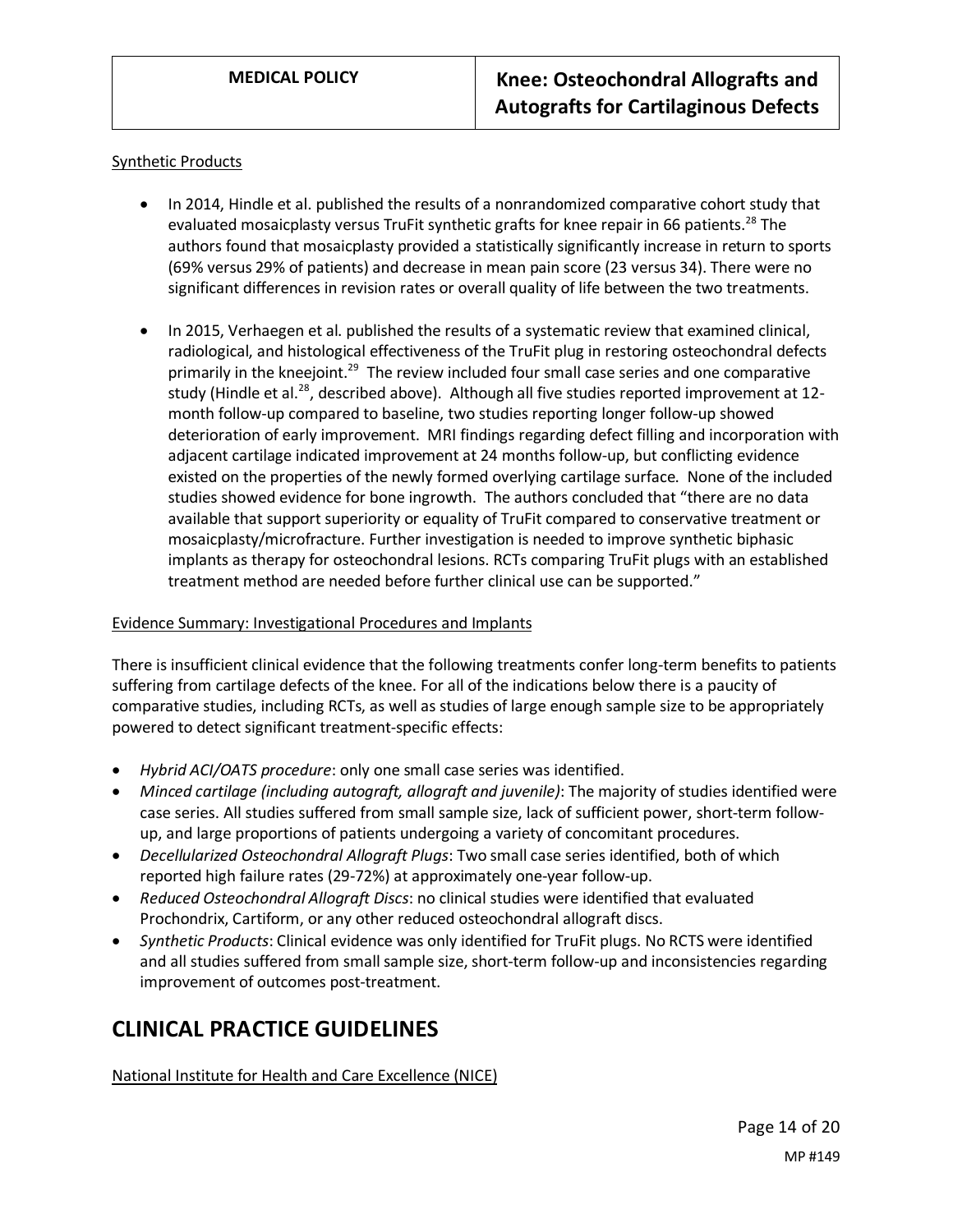The 2018 NICE guidance on mosaicplasty as a treatment for symptomatic articular cartilage defects of the knee, stated the following: $30$ 

- "Current evidence on the safety and efficacy of mosaicplasty for knee cartilage defects is adequate to support the use of this procedure.
- Earlier mobilization may lead to better outcomes.
- Most of the evidence was from patients aged between 16 years and 30 years.
- Outcomes are better and donor-site morbidity is less when the procedure is used to treat smaller defects."

### American Academy of Orthopaedic Surgeons (AAOS)

In 2015, the AAOS published appropriate use criteria addressing the management of osteochondritis dissecans of the femoral condyle.<sup>1</sup> These appropriate use criteria were developed from a list of 288 patient scenarios for which 13 treatments were evaluated for appropriateness, including osteochondral allograft transplantation. Sixty-four clinical scenarios are outlined with treatments presented as "Rarely Appropriate," "May Be Appropriate," and "Appropriate." These scenarios may be accessed at the following [link.](https://www.aaos.org/globalassets/quality-and-practice-resources/osteochondritis-dissecans/ocd-auc.pdf) The 9-point appropriateness scale is defined as follows:

| Rating  | <b>Explanation</b>                                               |
|---------|------------------------------------------------------------------|
| $7-9$   | Appropriate                                                      |
|         | Appropriate for the indication provided, meaning treatment is    |
|         | generally acceptable and is a reasonable approach for the        |
|         | indication and is likely to improve the patient's health         |
|         | outcomes or survival.                                            |
| $4 - 6$ | May Be Appropriate:                                              |
|         | Uncertain for the indication provided, meaning treatment may     |
|         | be acceptable and may be a reasonable approach for the           |
|         | indication, but with uncertainty implying that more research     |
|         | and/or patient information is needed to further classify the     |
|         | indication.                                                      |
| $1 - 3$ | <b>Rarely Appropriate:</b>                                       |
|         | Rarely an appropriate option for management of patients in       |
|         | this population due to the lack of a clear benefit/risk          |
|         | advantage; rarely an effective option for individual care plans; |
|         | exceptions should have documentation of the clinical reasons     |
|         | for proceeding with this care option (i.e. procedure is not      |
|         | generally acceptable and is not generally reasonable for the     |
|         | indication).                                                     |

## <span id="page-14-0"></span>**CENTERS FOR MEDICARE & MEDICAID**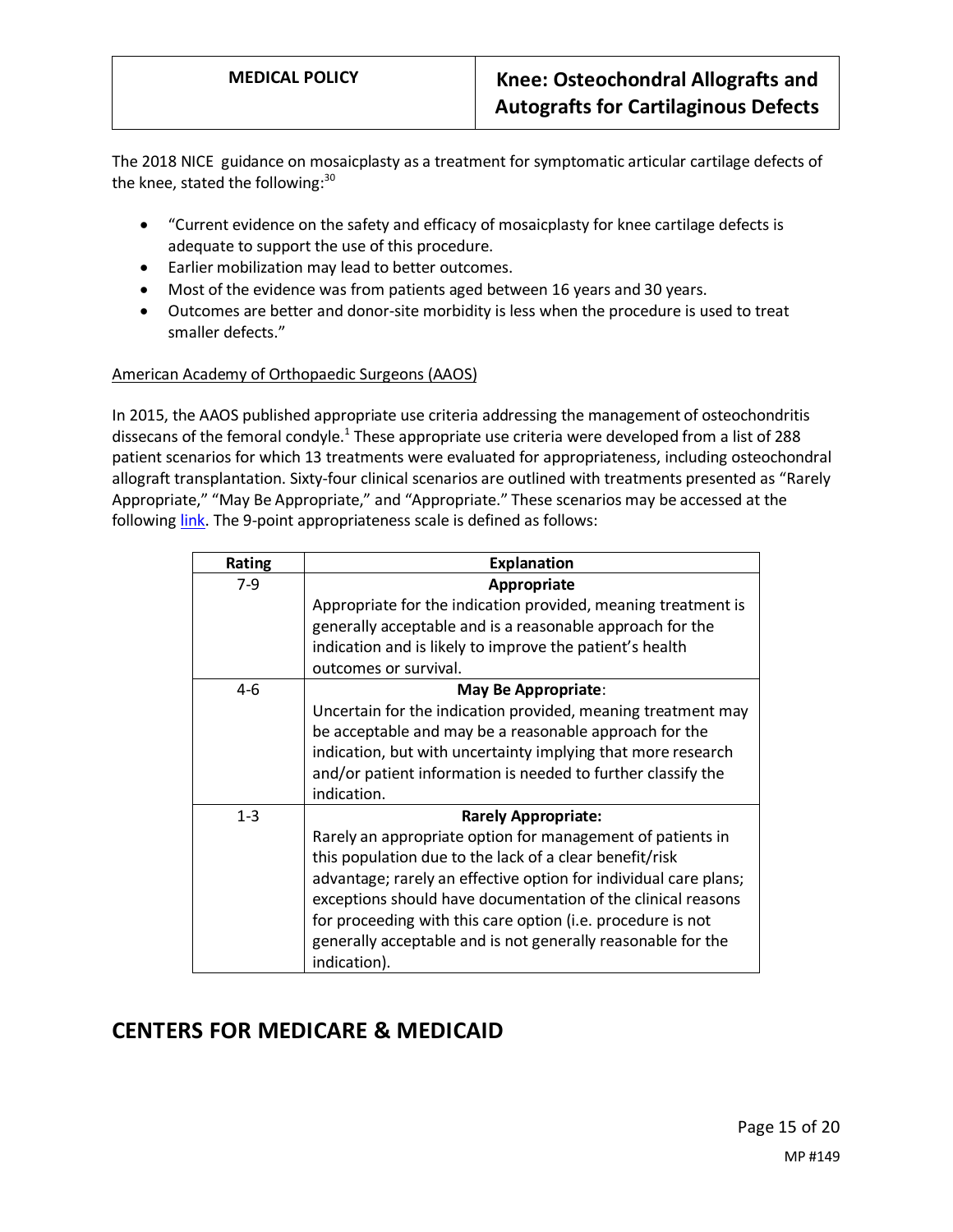As of 8/5/2021, no Centers for Medicare & Medicaid (CMS) coverage guidance was identified which addresses osteochondral allografting, autografting or similar procedures for cartilage defects of the knee.

## **POLICY SUMMARY**

## Osteochondral Allografting

The body of evidence regarding osteochondral allografting of the knee has limitations. However, overall the evidence indicates that this procedure has demonstrated acceptable long-term benefit in terms of pain reduction, improved physical function, and sustained osteochondral graft viability. Several longterm studies have demonstrated long-term donor osteochondral grafts viability up to 10 years or longer, with a success rate reported over 60%. Since donor site complications and morbidity are not an issue with allografting, this procedure is consistently reported as being more appropriate than other restorative procedures in patients with larger cartilage lesions of the knee. Lastly, the literature has consistently emphasized the importance adequate joint stability and alignment.

### Osteochondral Autografting (Mosaicplasty and OATS)

The body of evidence regarding osteochondral autograft transplant (OATS) and mosaicplasty of the knee has limitations. The evidence consists mostly of single-institution case series that include heterogeneous populations of individuals, some of whom are undergoing concurrent treatment for additional abnormalities such as ligament or meniscal repair. There are very few studies currently available comparing the results of autografting with other established therapies. However, there is a large collection of small studies demonstrating that autografting procedures confer significant benefit in terms of both functional improvement and pain relief. Several long-term studies report finding stable hyaline cartilage at the operative site at >3 years post-autograft. In the majority of studies, individuals with misalignment, arthritis, unstable knees, and missing or compromised meniscus, were excluded from the studies due to concerns regarding suitability for the procedures. Lastly, there is little agreement on any limitations regarding the size of chondral defects that are appropriate for these procedures. While the literature suggests that mosaicplasty might be appropriate for lesions ranging as large as 16 cm<sup>2</sup>, most recent evidence supports the position that the larger the chondral defect, the higher the rates of complications and donor site morbidity. Therefore, at this time it may be appropriate to limit these procedures to small- to moderate-sized lesions (1.0 - 2.5 cm<sup>2</sup>), until further evidence is available to clarify this issue.

### Investigational Procedures and Implants

There is insufficient clinical evidence that the following treatments confer long-term benefits to patients suffering from cartilage defects of the knee. For all of the indications below there are a paucity of comparative studies, including RCTs, as well as studies of large enough sample size to be appropriately powered to detect significant treatment-specific effects:

• *Hybrid ACI/OATS procedure*: only one small case series was identified.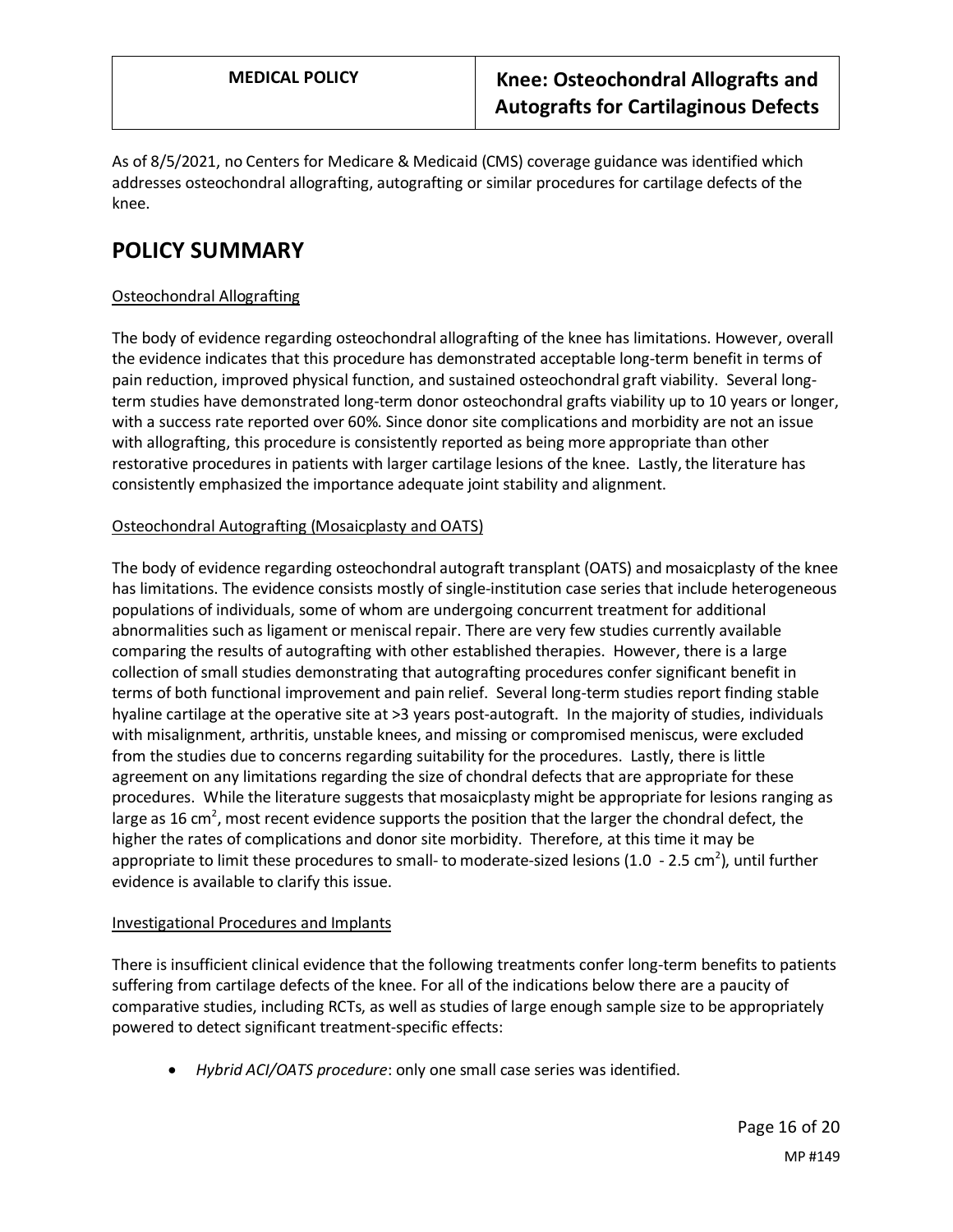- *Minced cartilage (including autograft, allograft and juvenile)*: The majority of studies identified were case series. All studies suffered from small sample size, lack of sufficient power, short-term follow-up, and large proportions of patients undergoing a variety of concomitant procedures.
- *Decellularized Osteochondral Allograft Plugs*: Two small case series identified, both of which reported high failure rates (29-72%) at approximately one-year follow-up.
- *Reduced Osteochondral Allograft Discs*: no clinical studies were identified that evaluated Prochondrix, Cartiform, or any other reduced osteochondral allograft discs.
- *Synthetic Products*: Clinical evidence was only identified for TruFit plugs. No RCTS were identified and all studies suffered from small sample size, short-term follow-up and inconsistencies regarding improvement of outcomes post-treatment.

# **INSTRUCTIONS FOR USE**

Company Medical Policies serve as guidance for the administration of plan benefits. Medical policies do not constitute medical advice nor a guarantee of coverage. Company Medical Policies are reviewed annually and are based upon published, peer-reviewed scientific evidence and evidence-based clinical practice guidelines that are available as of the last policy update. The Companies reserve the right to determine the application of Medical Policies and make revisions to Medical Policies at any time. Providers will be given at least 60-days notice of policy changes that are restrictive in nature.

The scope and availability of all plan benefits are determined in accordance with the applicable coverage agreement. Any conflict or variance between the terms of the coverage agreement and Company Medical Policy will be resolved in favor of the coverage agreement.

## **REGULATORY STATUS**

## U.S. Food & Drug Administration (FDA)

The FDA regulates human cells and tissues intended for implantation, transplantation, or infusion through the Center for Biologics Evaluation and Research. Tissues such as cartilage and bone, and the tissue products derived from them, are included in these regulations. Under these regulations, these tissues are exempt and therefore, do not follow the traditional FDA regulatory pathway.<sup>31</sup>

## Mental Health Parity Statement

Coverage decisions are made on the basis of individualized determinations of medical necessity and the experimental or investigational character of the treatment in the individual case. In cases where medical necessity is not established by policy for specific treatment modalities, evidence not previously considered regarding the efficacy of the modality that is presented shall be given consideration to determine if the policy represents current standards of care.

# <span id="page-16-0"></span>**MEDICAL POLICY CROSS REFERENCES**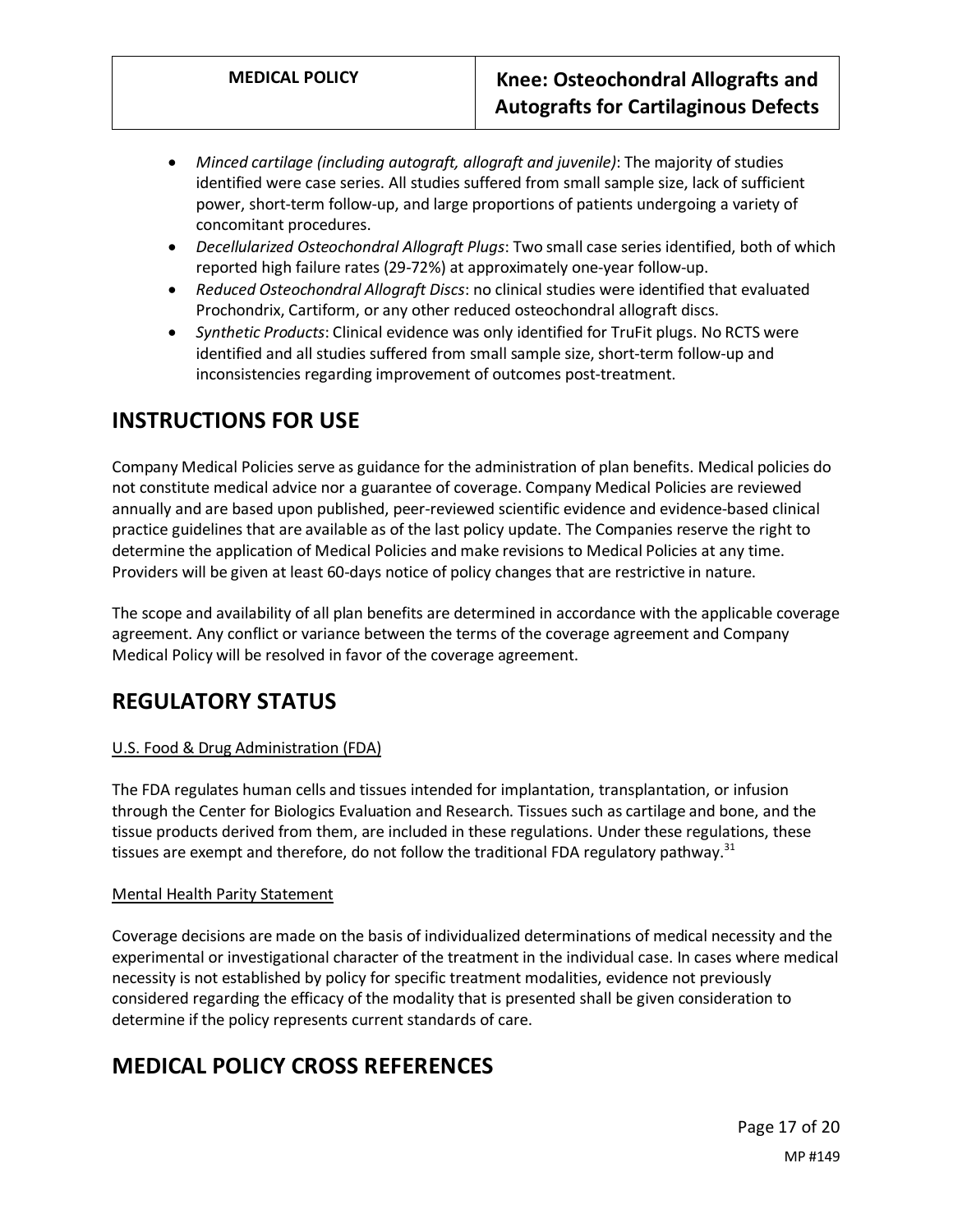- Knee: Autologous Chondrocyte Implantation (ACI) for Cartilaginous Defects
- Knee: Meniscal Allograft Transplantation and Other Meniscal Implants
- Knee: Ablative Procedures of Peripheral Nerves to Treat Knee Pain

## **REFERENCES**

- 1. Carey JL, Shea KG. AAOS Appropriate Use Criteria: Management of Osteochondritis Dissecans of the Femoral Condyle. *JAAOS - Journal of the American Academy of Orthopaedic Surgeons.*  2016;24(9):e105 e111.https://journals.lww.com/jaaos/Fulltext/2016/09000/AAOS\_Appropriate\_Use\_Criteria Management of.13.aspx.
- 2. Outerbridge R. The etiology of chondromalacia patellae. *The Journal of bone and joint surgery British volume.* 1961;43(4):752-757[.https://online.boneandjoint.org.uk/doi/pdf/10.1302/0301-](https://online.boneandjoint.org.uk/doi/pdf/10.1302/0301-620x.43b4.752) [620x.43b4.752.](https://online.boneandjoint.org.uk/doi/pdf/10.1302/0301-620x.43b4.752)
- 3. Curl WW, Krome J, Gordon ES, Rushing J, Smith BP, Poehling GG. Cartilage injuries: a review of 31,516 knee arthroscopies. *Arthroscopy : the journal of arthroscopic & related surgery : official publication of the Arthroscopy Association of North America and the International Arthroscopy Association.* 1997;13(4):456-460[.https://ac.els-cdn.com/S0749806397901249/1-s2.0-](https://ac.els-cdn.com/S0749806397901249/1-s2.0-S0749806397901249-main.pdf?_tid=d48877f2-3566-4db0-8f1d-028cc23adb80&acdnat=1540929718_d2415a66dab0509adb763781ed3bfaee) [S0749806397901249-main.pdf?\\_tid=d48877f2-3566-4db0-8f1d-](https://ac.els-cdn.com/S0749806397901249/1-s2.0-S0749806397901249-main.pdf?_tid=d48877f2-3566-4db0-8f1d-028cc23adb80&acdnat=1540929718_d2415a66dab0509adb763781ed3bfaee)[028cc23adb80&acdnat=1540929718\\_d2415a66dab0509adb763781ed3bfaee.](https://ac.els-cdn.com/S0749806397901249/1-s2.0-S0749806397901249-main.pdf?_tid=d48877f2-3566-4db0-8f1d-028cc23adb80&acdnat=1540929718_d2415a66dab0509adb763781ed3bfaee)
- 4. Hayes Inc. Comparative Effectiveness Review of of Second- and Third- Generation Autologous Chondrocyte Implantation of the Knee. [https://evidence.hayesinc.com/report/dir.autochondrocyte4088.](https://evidence.hayesinc.com/report/dir.autochondrocyte4088) Published 2020 (archived 2021). Accessed 8/5/2021.
- 5. Hayes Inc. Comparative Effectiveness Review Of First-Generation Autologous Chondrocyte Implantation Of The Knee. [https://evidence.hayesinc.com/report/dir.autochondrocyte222.](https://evidence.hayesinc.com/report/dir.autochondrocyte222) Published 2017 (updated 2019). Accessed 6/22/2020.
- 6. ECRI Institute. Osteochondral Allografts and Autografts for Repairing Cartilage in the Knee. [https://www.ecri.org/components/Hotline/Pages/25658.aspx?tab=2.](https://www.ecri.org/components/Hotline/Pages/25658.aspx?tab=2) Published 2017. Accessed 8/5/2021.
- 7. Washington State Health Care Authority. Health Technology Assessment. Osteochondral Allograft/Autograft Transplantation (OAT). [https://www.hca.wa.gov/assets/program/oats\\_final\\_report.pdf.](https://www.hca.wa.gov/assets/program/oats_final_report.pdf) Published 2011. Accessed 8/5/2021.
- 8. Familiari F, Cinque ME, Chahla J, et al. Clinical Outcomes and Failure Rates of Osteochondral Allograft Transplantation in the Knee: A Systematic Review. *Am J Sports Med.*  2017:363546517732531[.https://www.ncbi.nlm.nih.gov/pubmed/29039969.](https://www.ncbi.nlm.nih.gov/pubmed/29039969)
- 9. Assenmacher AT, Pareek A, Reardon PJ, Macalena JA, Stuart MJ, Krych AJ. Long-term Outcomes After Osteochondral Allograft: A Systematic Review at Long-term Follow-up of 12.3 Years. *Arthroscopy : the journal of arthroscopic & related surgery : official publication of the Arthroscopy Association of North America and the International Arthroscopy Association.*  2016;32(10):2160-2168[.https://www.ncbi.nlm.nih.gov/pubmed/27317013.](https://www.ncbi.nlm.nih.gov/pubmed/27317013)
- 10. De Caro F, Bisicchia S, Amendola A, Ding L. Large fresh osteochondral allografts of the knee: a systematic clinical and basic science review of the literature. *Arthroscopy : the journal of arthroscopic & related surgery : official publication of the Arthroscopy Association of North*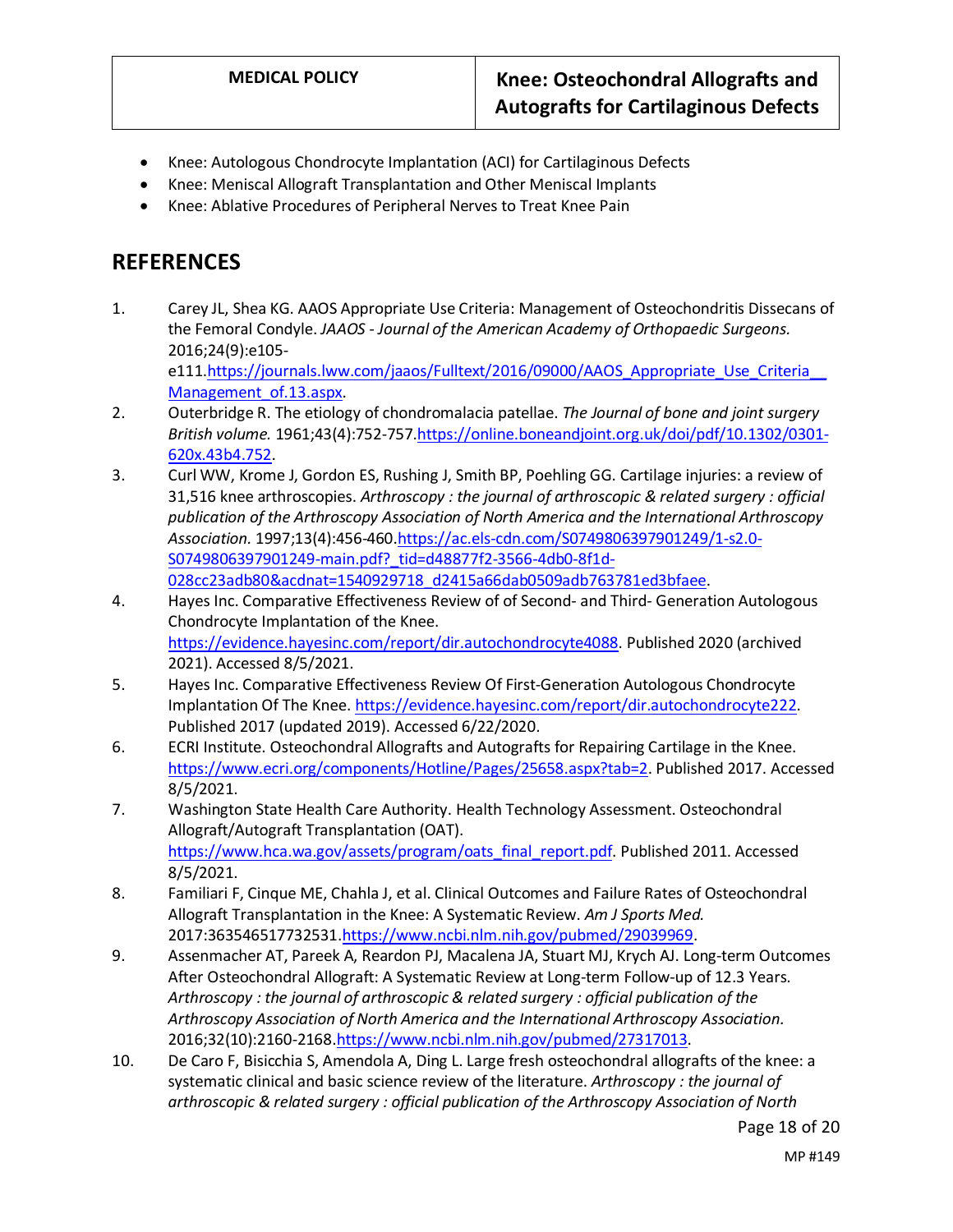*America and the International Arthroscopy Association.* 2015;31(4):757- 765[.https://www.ncbi.nlm.nih.gov/pubmed/25660010.](https://www.ncbi.nlm.nih.gov/pubmed/25660010)

- 11. Valtanen RS, Arshi A, Kelley BV, Fabricant PD, Jones KJ. Articular Cartilage Repair of the Pediatric and Adolescent Knee with Regard to Minimal Clinically Important Difference: A Systematic Review. *Cartilage.* 2018:1947603518783503[.https://www.ncbi.nlm.nih.gov/pubmed/29962234.](https://www.ncbi.nlm.nih.gov/pubmed/29962234)
- 12. Washington State Health Care Authority. Health Technology Assessment. Osteochondral Allograft/Autograft Transplantation (OAT)[. https://www.hca.wa.gov/assets/program/OATS](https://www.hca.wa.gov/assets/program/OATS-signals-search-aggregate-20180131_0.pdf)signals-search-aggregate-20180131 0.pdf. Published 2018. Accessed 8/5/2021.
- 13. Pareek A, Reardon PJ, Macalena JA, et al. Osteochondral Autograft Transfer Versus Microfracture in the Knee: A Meta-analysis of Prospective Comparative Studies at Midterm. *Arthroscopy : the journal of arthroscopic & related surgery : official publication of the Arthroscopy Association of North America and the International Arthroscopy Association.*  2016;32(10):2118-2130[.https://www.ncbi.nlm.nih.gov/pubmed/27487736.](https://www.ncbi.nlm.nih.gov/pubmed/27487736)
- 14. Andrade R, Vasta S, Pereira R, et al. Knee donor-site morbidity after mosaicplasty a systematic review. *J Exp Orthop.* 2016;3(1):31[.https://www.ncbi.nlm.nih.gov/pubmed/27813019.](https://www.ncbi.nlm.nih.gov/pubmed/27813019)
- 15. Gracitelli GC, Moraes VY, Franciozi CE, Luzo MV, Belloti JC. Surgical interventions (microfracture, drilling, mosaicplasty, and allograft transplantation) for treating isolated cartilage defects of the knee in adults. *Cochrane Database Syst Rev.*  2016;9:CD01067[5.https://www.ncbi.nlm.nih.gov/pubmed/27590275.](https://www.ncbi.nlm.nih.gov/pubmed/27590275)
- 16. Hayes Inc. Comparative Effectiveness Review of Mosaicplasty for Treatment of Articular Cartilage Injuries[. https://evidence.hayesinc.com/report/dir.mosaicplasty081.](https://evidence.hayesinc.com/report/dir.mosaicplasty081) Published 2020. Accessed 8/5/2021.
- 17. Haien Z, Jiachang W, Qiang L, Yufeng M, Zhenwei J. Osteochondral Autologous Transplantation Compared to Microfracture for Treating Osteochondral Defect: An Updated Meta-analysis of Randomized Controlled Trials. *J Knee Surg.* 2018;31(4):341- 347[.https://www.ncbi.nlm.nih.gov/pubmed/28645131.](https://www.ncbi.nlm.nih.gov/pubmed/28645131)
- 18. ECRI Institute. Combined Autologous Chondrocyte Implantation and Osteochondral Autograft for Repairing Osteochondral Knee Defects. [https://www.ecri.org/components/Hotline/Pages/27964.aspx.](https://www.ecri.org/components/Hotline/Pages/27964.aspx) Published 2019. Accessed 8/5/2021.
- 19. Sharpe JR, Ahmed SU, Fleetcroft JP, Martin R. The treatment of osteochondral lesions using a combination of autologous chondrocyte implantation and autograft: three-year follow-up. *J Bone Joint Surg Br.* 2005;87(5):730-735[.https://www.ncbi.nlm.nih.gov/pubmed/15855380.](https://www.ncbi.nlm.nih.gov/pubmed/15855380)
- 20. Cole BJ, Farr J, Winalski CS, et al. Outcomes after a single-stage procedure for cell-based cartilage repair: a prospective clinical safety trial with 2-year follow-up. *Am J Sports Med.*  2011;39(6):1170-1179[.https://www.ncbi.nlm.nih.gov/pubmed/21460066.](https://www.ncbi.nlm.nih.gov/pubmed/21460066)
- 21. Farr J, Tabet SK, Margerrison E, Cole BJ. Clinical, Radiographic, and Histological Outcomes After Cartilage Repair With Particulated Juvenile Articular Cartilage: A 2-Year Prospective Study. *Am J Sports Med.* 2014;42(6):1417-1425[.https://www.ncbi.nlm.nih.gov/pubmed/24718790.](https://www.ncbi.nlm.nih.gov/pubmed/24718790)
- 22. Tompkins M, Hamann JC, Diduch DR, et al. Preliminary results of a novel single-stage cartilage restoration technique: particulated juvenile articular cartilage allograft for chondral defects of the patella. *Arthroscopy : the journal of arthroscopic & related surgery : official publication of the Arthroscopy Association of North America and the International Arthroscopy Association.*  2013;29(10):1661-1670[.https://www.ncbi.nlm.nih.gov/pubmed/23876608.](https://www.ncbi.nlm.nih.gov/pubmed/23876608)